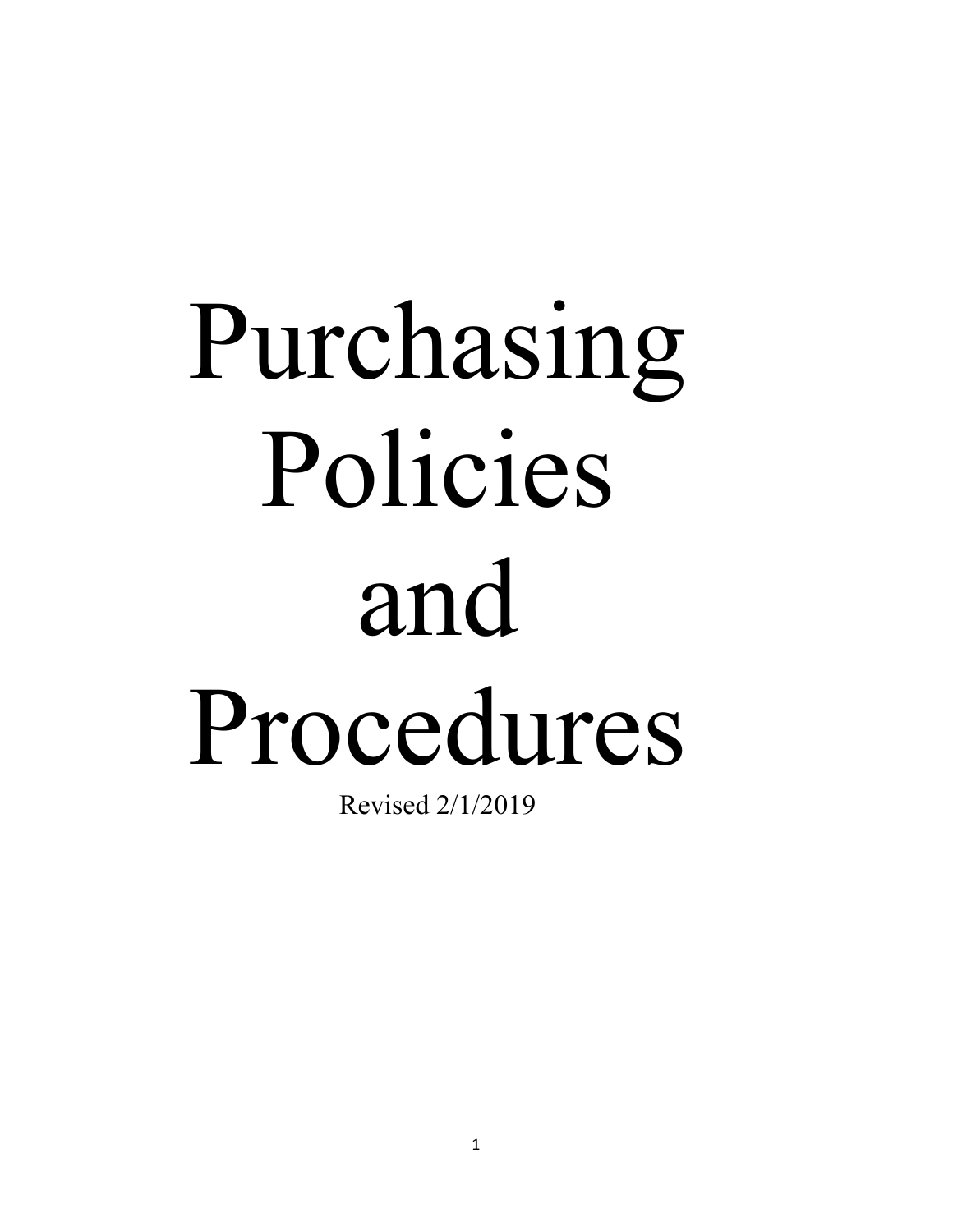# PURPOSE AND SCOPE

This handbook is in compliance with the Government Code of California, Sections 54202 and 54204 and Federal Regulation 2 CFR 200.318 (a) which mandate:

| 54202             | Every local agency shall adopt policies and procedures,<br>including bidding regulations, governing purchasing of<br>supplies and equipment by the local agency shall be in<br>accordance with said duly adopted policies and in<br>accordance with all provisions of law governing the same.<br>No policy, procedure, or regulation shall be adopted which<br>is inconsistent or in conflict with statute. |
|-------------------|-------------------------------------------------------------------------------------------------------------------------------------------------------------------------------------------------------------------------------------------------------------------------------------------------------------------------------------------------------------------------------------------------------------|
| 54204             | If the local agency is other than a city, county, or city and<br>county, the policies provided for in Section 54202 shall be<br>adopted by means of a written rule or regulations, copies of<br>which shall be available for public distribution.                                                                                                                                                           |
| 2 CFR 200.318 (a) | The non-Federal entity must use its own documented<br>procurement procedures which reflect applicable State,<br>local, and tribal laws and regulations, provided that the<br>procurements conform to applicable Federal law and the<br>standards identified in this part.                                                                                                                                   |
|                   | PURCHASING POLICIES ADOPTED BY THE<br>LONG BEACH UNIFIED SCHOOL DISTRICT<br><b>BOARD OF EDUCATION</b>                                                                                                                                                                                                                                                                                                       |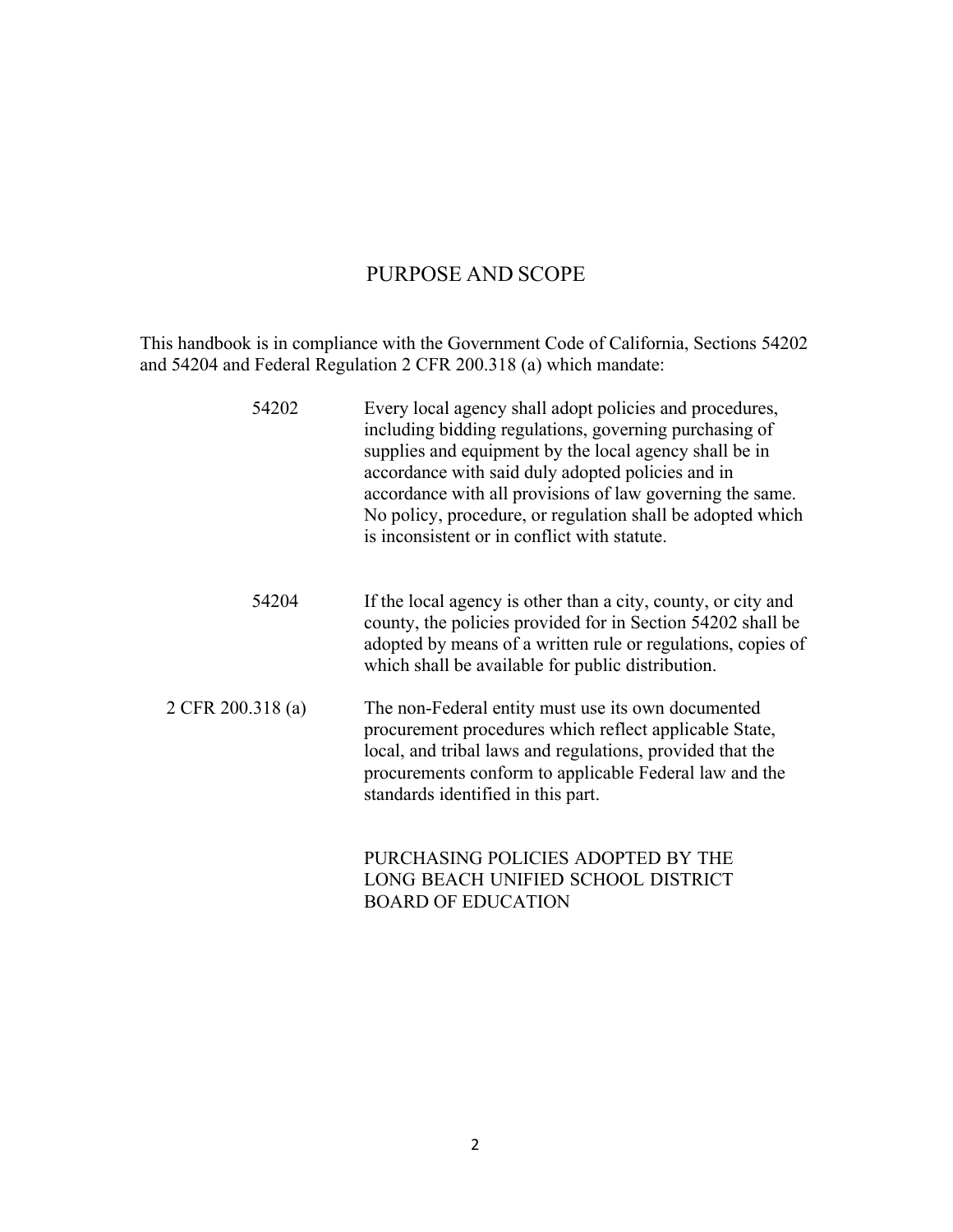# BOARD OF EDUCATION

All purchasing duties for the Long Beach Unified School District Board of Education are centralized under the Purchasing & Contracts Branch with the actual function of procurement being delegated to the branch by the Board (Note: Similar authority has been granted to Nutrition Services for their requirements). However, under the law, the Board has the final authority and responsibility.

It is the intent of the Board of Education to ensure that the Purchasing & Contracts Branch on behalf of the District shall:

- Serve the best interest of the school district in all transactions.
- Obtain the maximum value for each dollar expended.
- Comply with all applicable provisions of county, state, and federal laws governing purchasing.
- Establish specifications that are descriptive of materials desired and, whenever possible, sufficiently broad to promote competitive bidding.
- Attract and develop a group of responsible bidders able to offer the best prices consistent with quality and service.
- Conduct purchasing in a businesslike manner using the most efficient procedures, records, and reports.
- Purchase without favor or prejudice.
- Publicly open advertised bids at the prescribed time and place.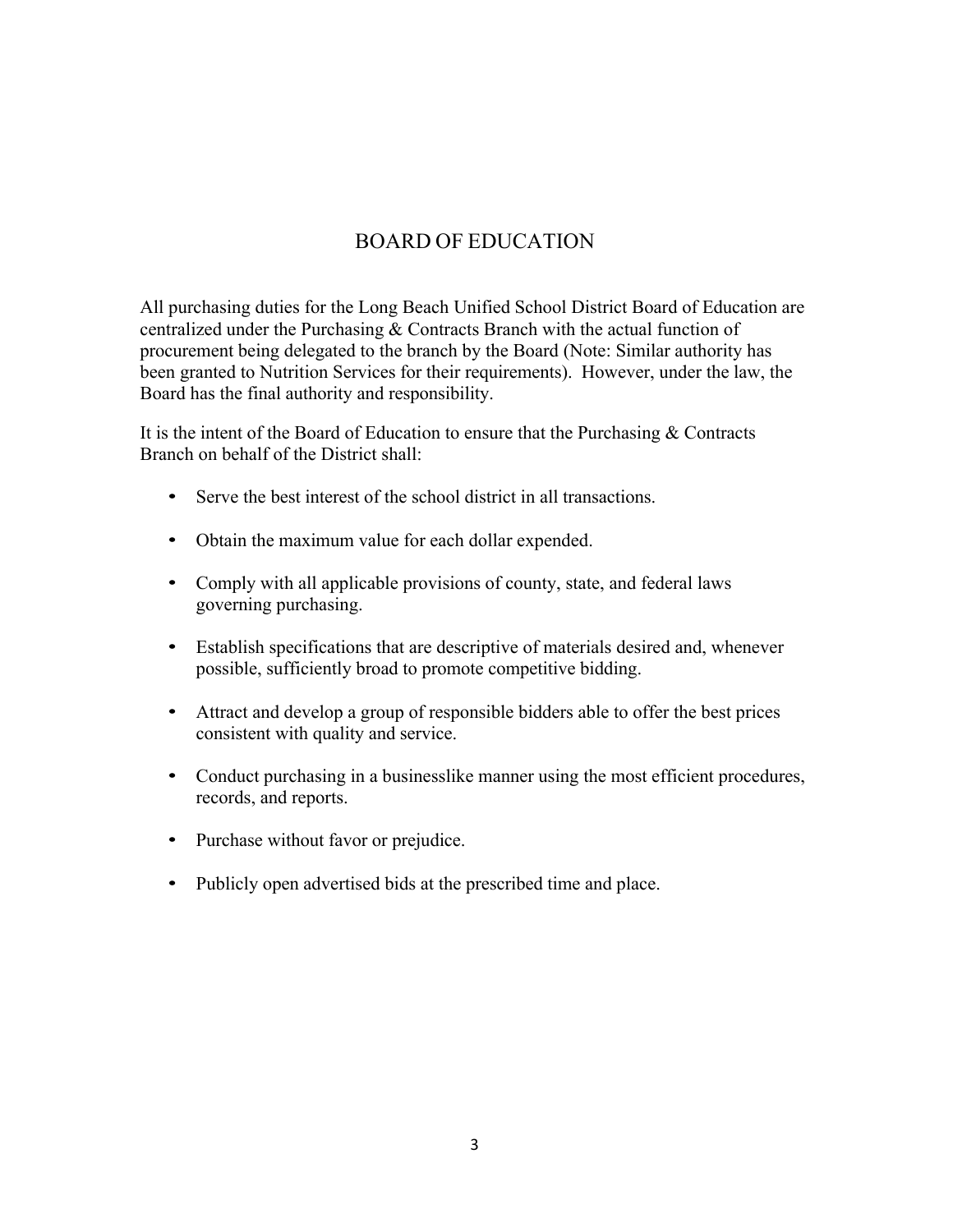# BOARD OF EDUCATION (CONTINUED)

- Grant awards to the lowest responsible bidder(s) meeting specifications or reject all bids.
- Standardize as much as possible equipment and/or supplies used within the District.
- Evidence every purchasing transaction with a requisition, purchase order, purchasing card, formal contract, or other written instrument, as applicable.
- Assure that no member of the governing board or district employee shall be financially interested in any contract made by the Board of Education (as defined in Education Code Section 35233, Government Code Section 1090, et. al, and Code of Federal Regulations: 2 CFR 200.318 [c] (1)).
- Comply with the following provisions of the California Education Code and Public Contract Code:

E.C. 17596 Duration of Continuing Contracts for Services and Supplies

Continuing contracts for work to be done, services to be performed, or for apparatus or equipment to be furnished, sold, built, installed, or repaired for the district, or for materials or supplies to be furnished or sold to the district may be with an accepted vendor as follows: for work or services, or for apparatus or equipment, not to exceed five years; for materials or supplies, not to exceed three years.

E.C. 17452 Terms of Leases

The term of any lease or lease-purchase agreement shall not exceed the estimated useful life of the item but in no event shall the term exceed 10 years. A lease, but not a leasepurchase agreement, may be renewable at the option of the lessee and the lessor, jointly,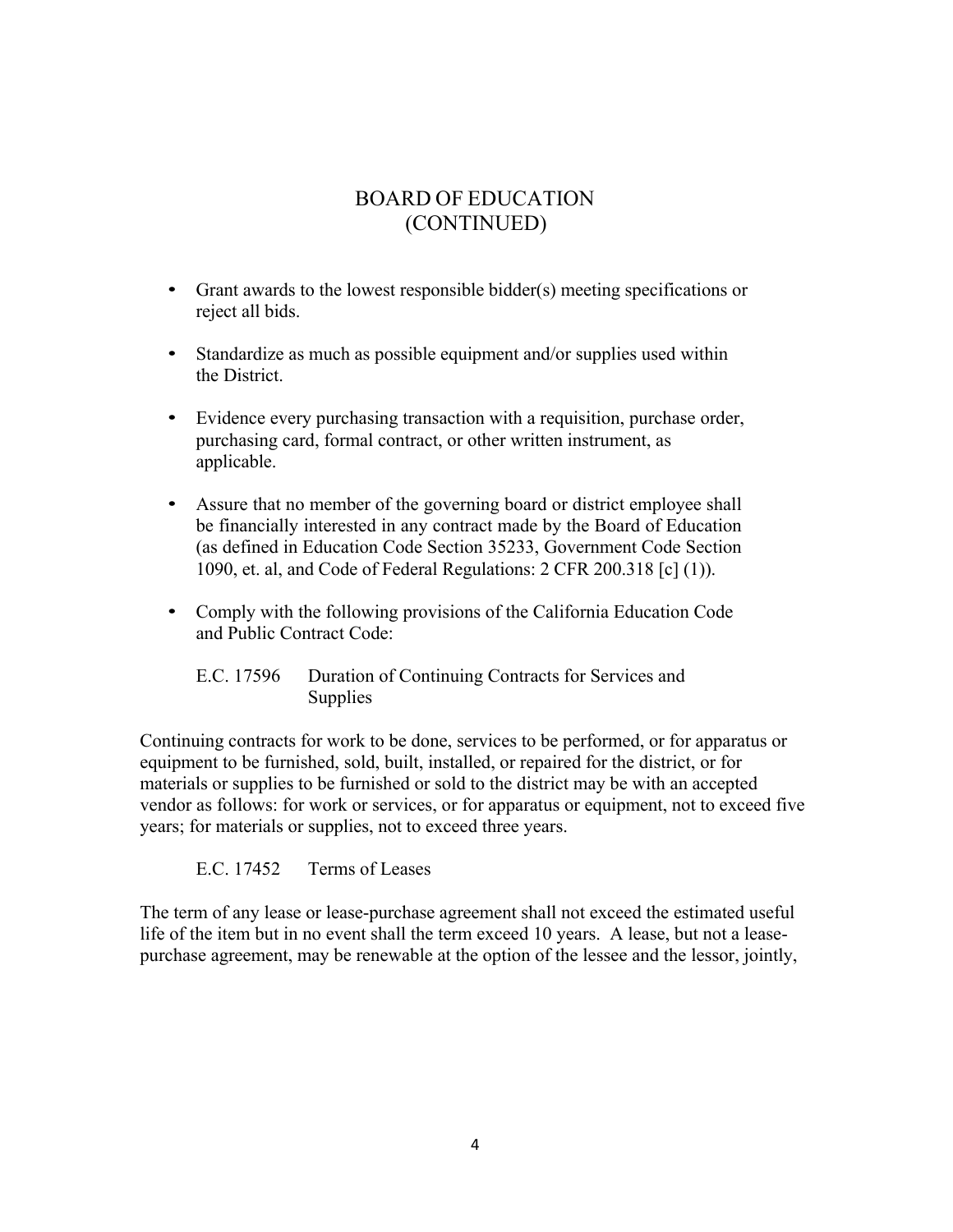# BOARD OF EDUCATION (CONTINUED)

at the end of each term at a rate not more than 12 percent annually above the rate set pursuant to the existing agreement. In no event shall the combined period of the original lease and renewals or extensions exceed 10 years. Any contract for the lease or leasepurchase or equipment or service systems which was in existence prior to April 22, 1975, shall remain in effect and such terms are hereby ratified.

# P.C.C. 20118 Purchase Through Public Corporations Without Advertising for Bids

Notwithstanding Sections 20111 and 20112 of the Public Contract Code, the governing board of any school district without advertising for bids, if the board has determined it to be in the best interests of the district, may authorize by contract, lease, requisition, or purchase order, any public corporation or agency, including any county, city, town, or district to lease data-processing equipment, purchase materials, supplies, equipment, automotive vehicles, tractors, and other personal property for the district in the manner in which the public corporation or agency is authorized by law to make the leases or purchases from a vendor. Upon receipt of any such personal property, if the property complies with the specifications set forth in the contract, lease, requisitions, or purchase order, the school district may draw a warrant in favor of the public corporation or agency for the amount of the approved invoice, including the reasonable costs to the public corporation or agency for furnishing the services incidental to the lease or purchase of the personal property, or the school district may make payment directly to the vendor. Alternatively, if there is an existing contract between a public corporation or agency and a vendor for the lease or purchase of the personal property, a school district may authorize the lease or purchase of personal property directly from the vendor by contract, lease, requisition, or purchase order and make payment to the vendor under the same terms that are available to the public corporation or agency under the contract.

#### E.C. 17602 Purchasing of Surplus Property From Federal Agencies

The governing board of any school district may purchase from the federal government or any agency thereof any surplus property, as defined in the Surplus Property Act of 1944, in any amount needed for the operation of the schools of the district without taking estimates or advertising for bids. When it is feasible and will reduce project cost, staff is encouraged to use Federal excess and surplus property in lieu of purchasing new equipment and property. (2 CFR, Section 200.318(f)) (EDC 17602)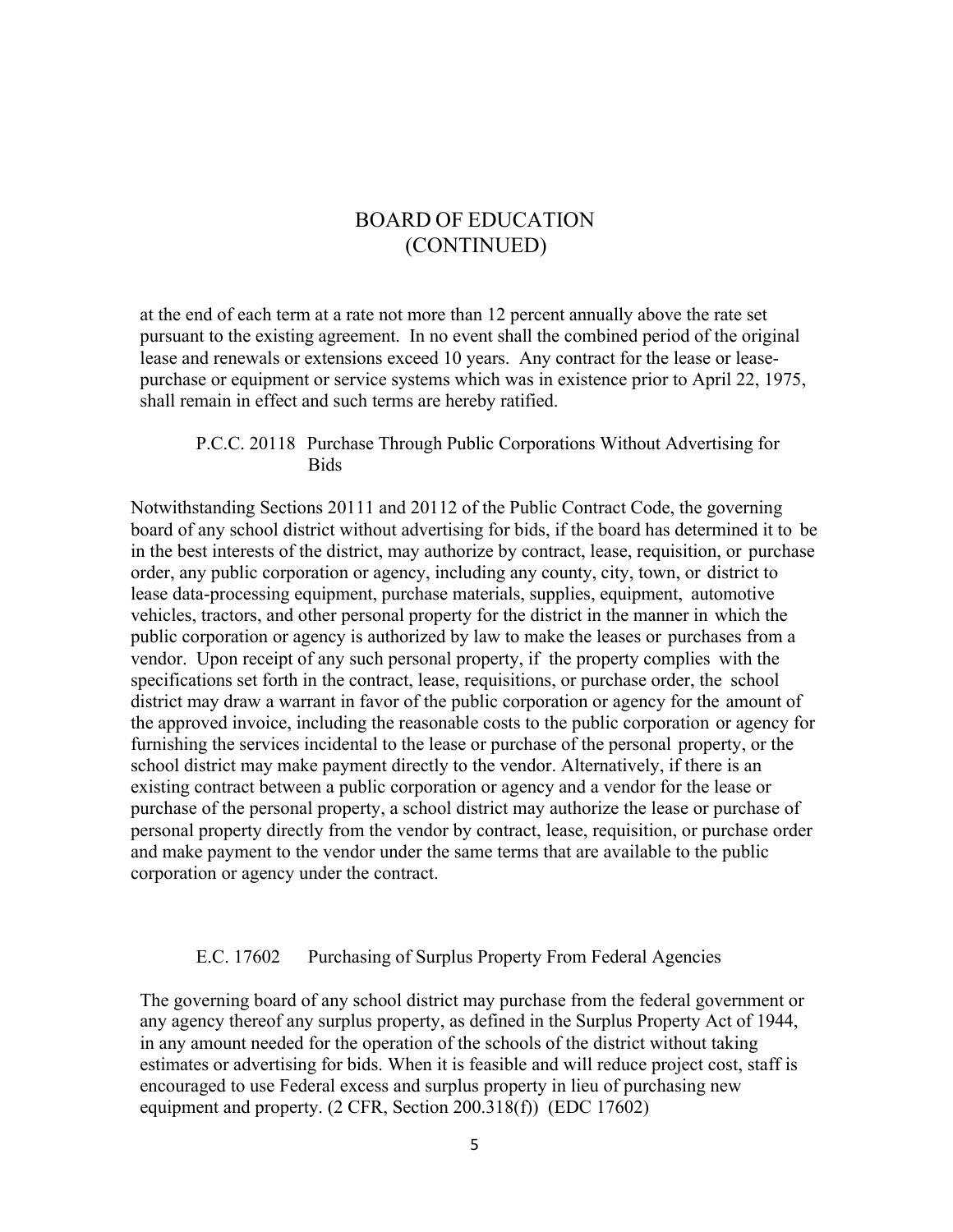# PURCHASING & CONTRACTS BRANCH GENERALREQUIREMENTS

The requirements of the Purchasing Branch are varied in the total scope of operation with the Long Beach Unified School District.

- The purchase of supplies, equipment, and services necessary for the operation of the school district will be centralized in the Purchasing & Contracts Branch of the Business Department under the immediate direction and supervision of the Purchasing & Contracts Director. Review will be by the Chief Business and Financial Officer and/or his/her designee.
- The Purchasing & Contracts Director will be designated as the district official to sign purchase orders and contracts for the District. A listing of all purchase orders will be submitted for ratification approval by the Board of Education.
- The Purchasing & Contracts Branch shall:
	- o Strive constantly to increase its knowledge of materials and services and shall keep other offices informed.
	- o Work with appointed committees to study and recommend adoptions and revisions of specifications for supplies and equipment best suited for the purpose intended by the District.
	- o Provide a stores services system. A central warehouse will be maintained with staff for receiving, checking, and delivering all supplies and/or equipment obtained for district use. The warehouse will maintain an inventory of approved standard items available for issue to using schools and departments.
	- o Conduct, or supervise all purchase transactions for the District.
	- o Purchase all supplies and/or equipment for Maintenance Branch stock.
	- o Conduct all transactions in accordance with all pertinent laws and adopted policies of the Board of Education, with the approval of legal counsel.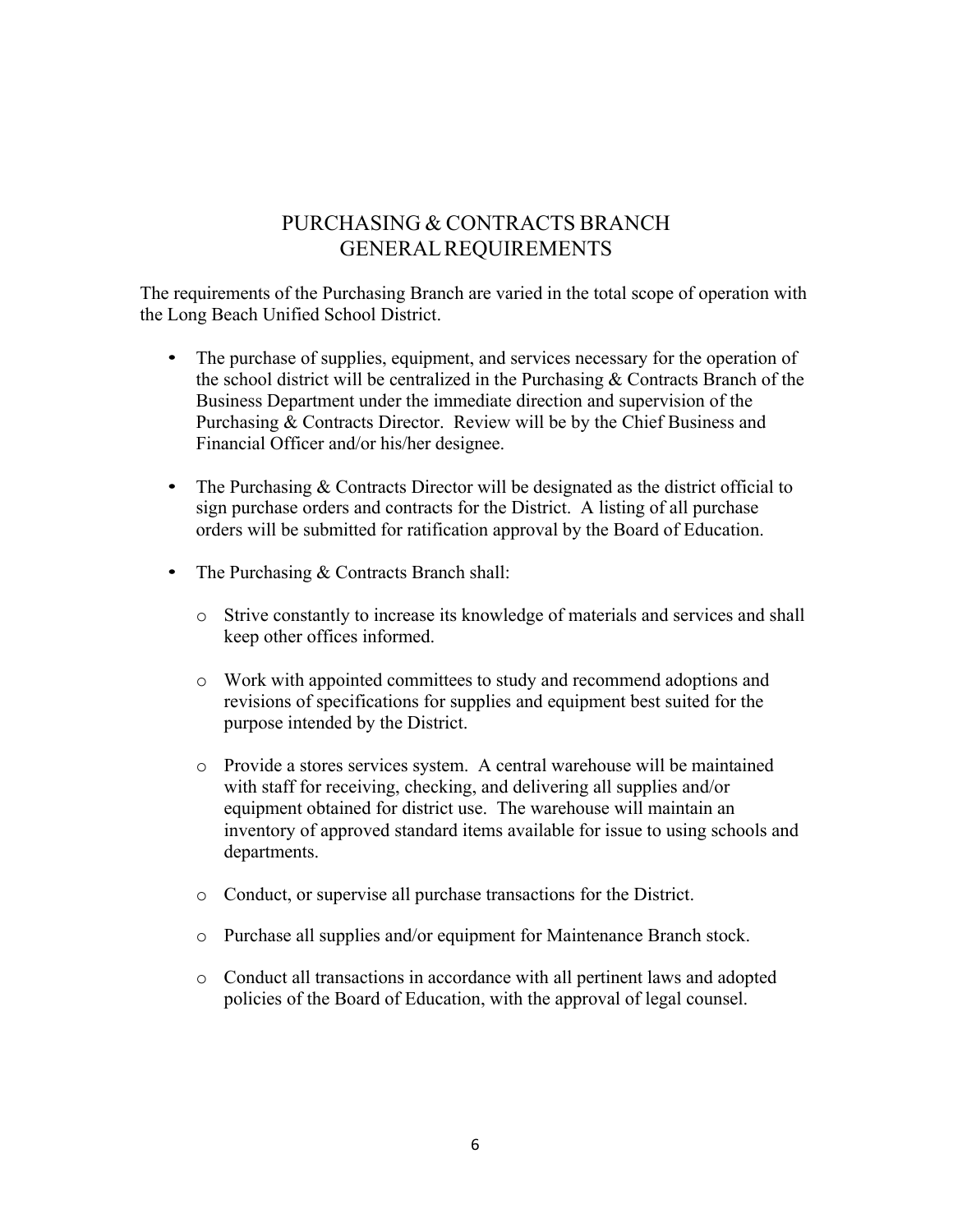- o Prepare and maintain an up-to-date catalog of standard stock materials stored in the central warehouse. Copies of the current stock catalog will be available to all schools and major offices in the District.
- o Maintain a file of current reference materials on supplies and equipment used and purchased by the District. Information from this file will be made available to the using schools and departments of the District.
- o Assign an inventory number to each inventoriable equipment item purchased for the district, affix district identification numbers to equipment and provide input information to the District's equipment inventory system.
- o Handle the disposal of all surplus, obsolete, or scrap equipment and materials, as authorized by the Board of Education and in accordance with the appropriate legal requirements.
- o Submit written recommendations regarding each advertised bid approval and award by the Board of Education or their designee.
- o Be responsible for the management of certain contracts as assigned by the Chief Business & Financial Officer and Financial Services Officer and submit written recommendations regarding such contracts for approval by the Board of Education.
- o Ensure that action taken on all purchase orders and contract recommendations will be recorded in the minutes of the Board of Education.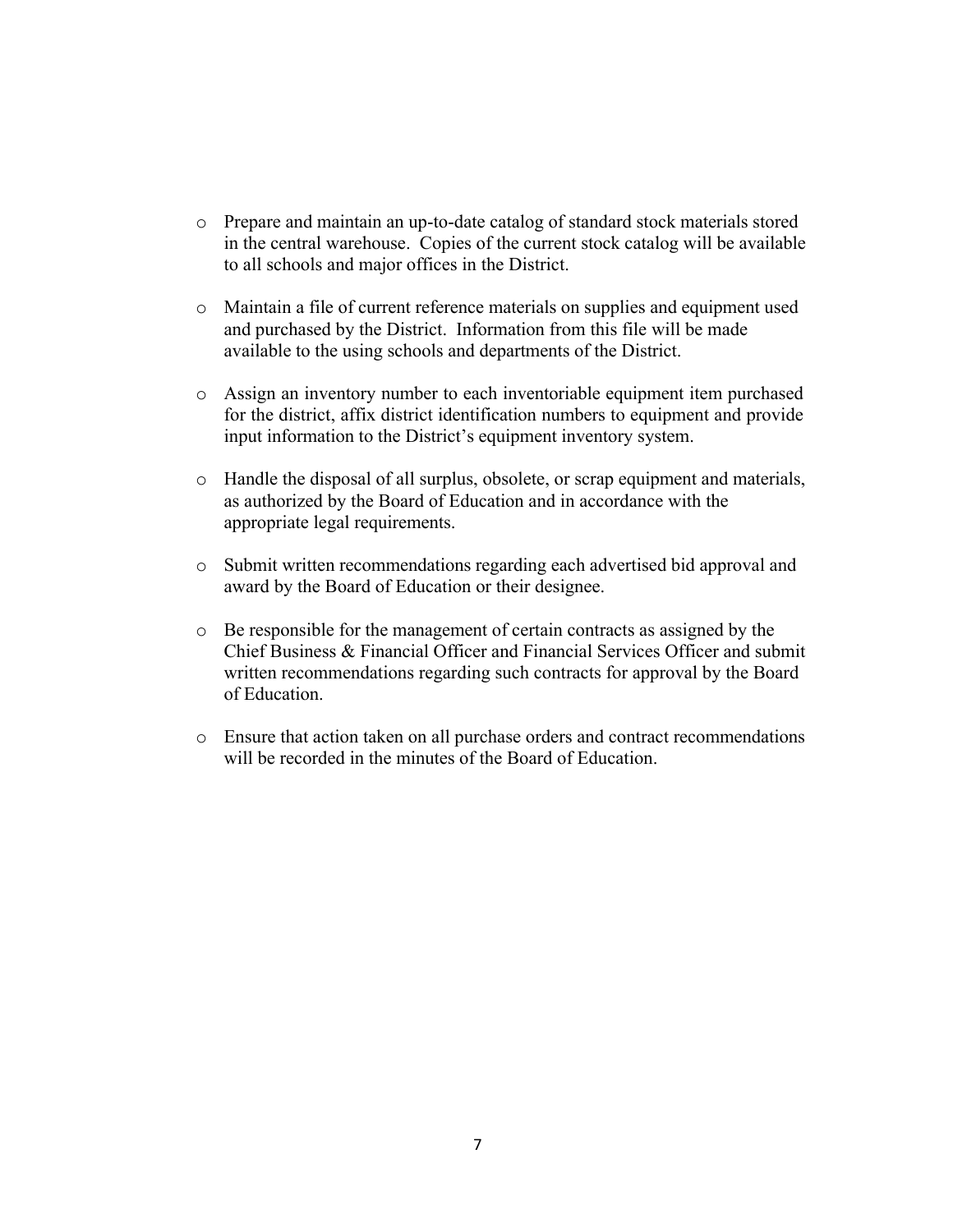# STAFF/USERREQUIREMENTS

The following requirements are established by the Purchasing  $&$  Contracts Branch to assist district employees in the procurement of goods and services. These requirements will ensure proper compliance with the Public Contract, Education, and Government Codes of California, Code of Federal Regulations, Title 2, Part 200 and approved Board of Education policy. The adherence to all statements is mandatory.

- All requests for prices and all purchases will be made through and by the Purchasing & Contracts Branch.
- The demonstration of office machines, equipment, and materials must be arranged through the Purchasing & Contracts Branch office.
- Individuals are not permitted in schools or offices for the purpose of making sales. If it is necessary to contact company representatives regarding special or highly technical details of their products, schools or offices shall make such arrangements through the Purchasing & Contracts Branch office. Exception: Representatives of textbook publishers may be exempted from this restriction by authorization of the Superintendent of Schools.
- Communications with suppliers must be made through the Purchasing  $&$ Contracts Branch office.
- No direct purchase of any materials whatsoever will be made by district personnel other than: designated Purchasing & Contracts Branch employees, those persons authorized by Board of Education action, or persons authorized to purchase through the Maintenance Branch emergency ("C" number) procedures, purchasing cards, or revolving cash funds.
- District employees shall not correspond with vendors or contractors in writing or fill out forms, which may be interpreted as agreements authorizing the delivery of merchandise and/or service. Such communication is often considered legally binding and will place the employee in the position of having to PERSONALLY make payment for the goods or services provided.
- District employees will not have a financial interest in any contract with the district for goods and/or services.
- Statement of preference for a particular material is a prerogative of each using school and/or department; however, the Purchasing & Contracts Branch has the authority to review the quality and kind of material requested and to make recommendations relative to safety, health, economy, and substitute materials. Disagreements over materials that cannot be reconciled between the Purchasing & Contracts Branch and the requisitioner will be forwarded to the appropriate Assistant Superintendent and/or the Chief Business and Financial Officer for disposition.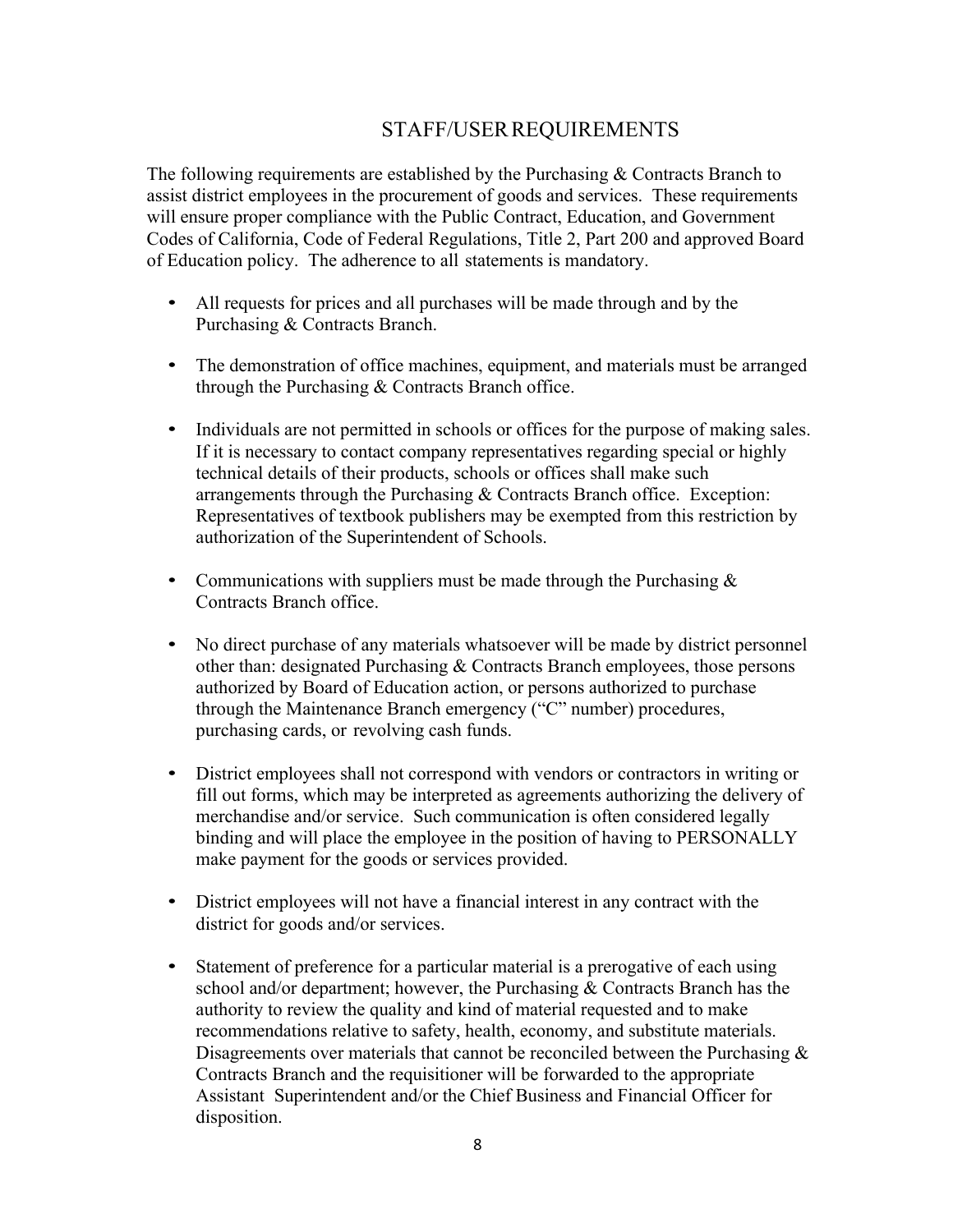# PURCHASING STAFF REQUIREMENTS (VENDORRELATIONSHIPS)

To maintain a professional, yet courteous relationship with the vendor population, the following requirements are necessary and will be adhered to by the staff of the Purchasing & Contracts Branch. In doing so, district conduct and staff integrity will be maintained.

- All suppliers' representatives may have a meeting at the discretion of the branch staff relative to their products, the first time they call. Subsequent requests for visits will be promptly and courteously acknowledged and interviews may be granted or not, depending upon the circumstances. Branch personnel are not required to indiscriminately place their time at the disposal of a salesperson; however, frequent his/her visits and/or mission. It is advised that suppliers' representatives schedule such meetings.
- Branch staff will not extend favoritism to any vendor. Each order is to be placed on the basis of quality, price, service and delivery, with past services being a factor if all other considerations are equal. However, a local vendor (located within the school district boundaries) may be given preference whenever price, quality, service, delivery, and past performance are equal to that bid by a vendor located outside of the District.
- Branch staff will conduct all necessary negotiations for price adjustments. All arrangements for return or exchange of merchandise must be made through the Purchasing & Contracts Branch.
- At no time will the branch staff or other district personnel solicit funds and/or materials from vendors, however worthwhile the purpose may be.
- Authorized staff may visit a vendor's place of business to acquaint themselves with a product line and to determine the company's capability to serve the District.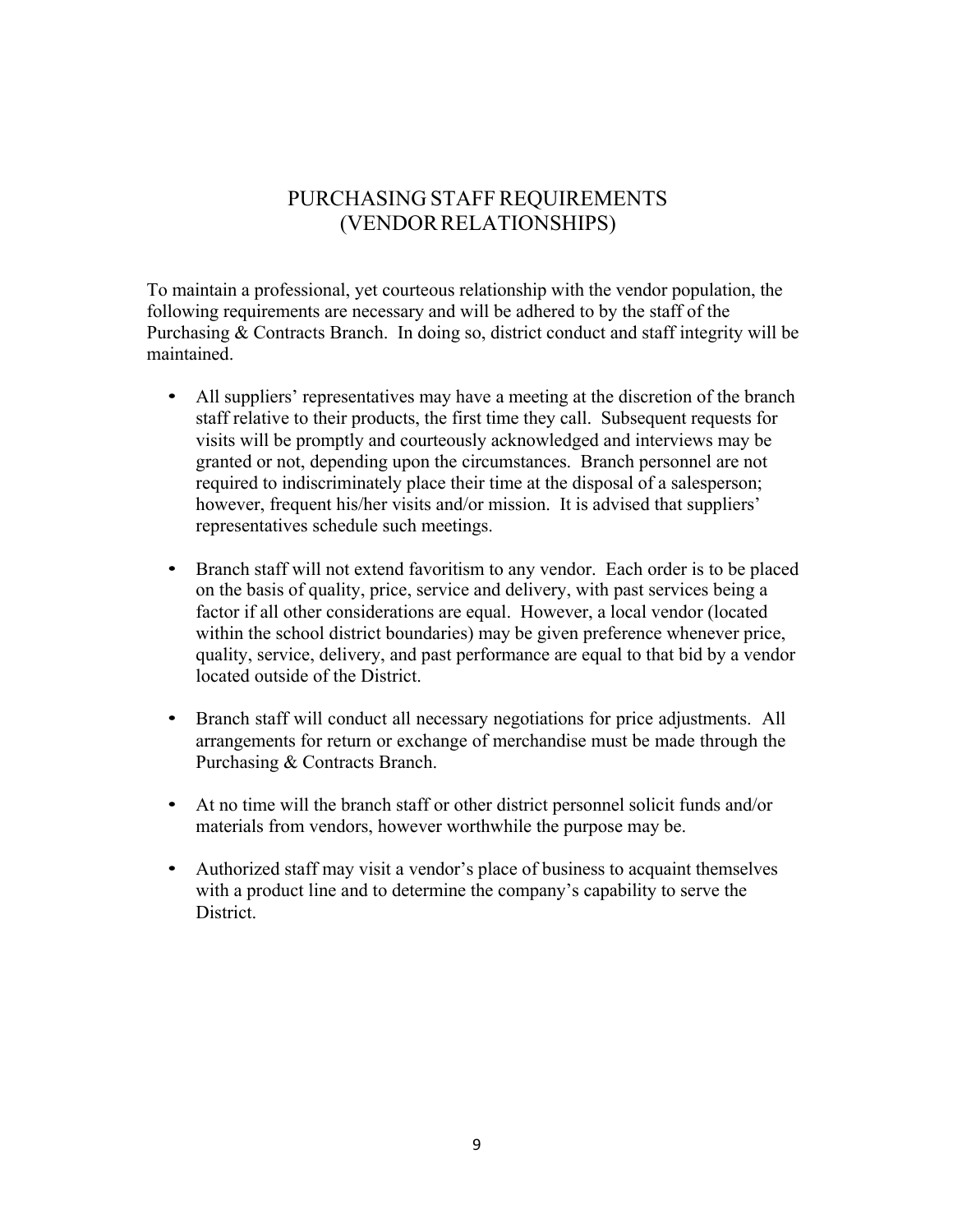# PRICE SOLICITATION REQUIREMENTS (BIDS AND QUOTATIONS)

The Purchasing & Contracts Branch will adhere to the established district policies, Public Contract, Educational, Government and Federal codes and regulations pertaining to bidding and quotation solicitation.

- Purchasing will be accomplished through competitive bidding with awards made to the lowest responsible bidder meeting district specifications, instruction, and conditions.
- The procurement standards of Code of Federal Regulations, Title 2 Part 200, as referenced in the following procedures shall be adhered to when procuring materials and services under a Federal award.
- The Purchasing & Contracts Branch will seek bids and quotations from those sources able to offer the best price, consistent with quality, delivery, and service.
- Competitive bidding shall be practiced (advertised bid, written price quotations, oral price quotations) whenever practical or required by law.
- The District will act in accordance with Public Contract Code (PCC) 20111 which reads: "The Governing Board shall let any contracts involving an expenditure of more than fifteen thousand dollars (\$15,000) for work to be done or more than fifty thousand dollars (\$50,000) for materials or supplies to be furnished, sold or leased to the district to the lowest responsible bidder who shall give such security as the board requires, or else reject all bids. This section applies to all materials and supplies whether patented or otherwise." In compliance with PCC 20111, the dollar expenditure amount for materials or supplies may be increased annually. (For 2019, the amount is \$92,600). In this regard, the district will follow provisions of PCC 20116 which states, "It shall be unlawful to split or separate into smaller work orders or projects any project for the purpose of evading provisions of the Code requiring work to be done by contract after competitive bidding."
- Our District is governed under the California Uniform Public Construction Cost Accounting Act (CUPCCAA), applicable to public works. Further definition is contained in various government codes including, but not limited to, Public Contract Code 22000-22045.
- The District will act in accordance with PCC 20112 which reads: "For the purpose of securing bids the Board shall publish at least once a week for two weeks in some newspaper of general circulation, circulated in the county, a notice calling for bids, stating the work to be done or materials or supplies to be furnished and the time when and the place where bids will be opened."
- All bid instructions and specifications will be clear and complete, setting forth all necessary conditions for competitive bidding.
- The Purchasing & Contacts Branch will purchase from sources within the district whenever quality, price and service are equal to or lower than sources outside the district.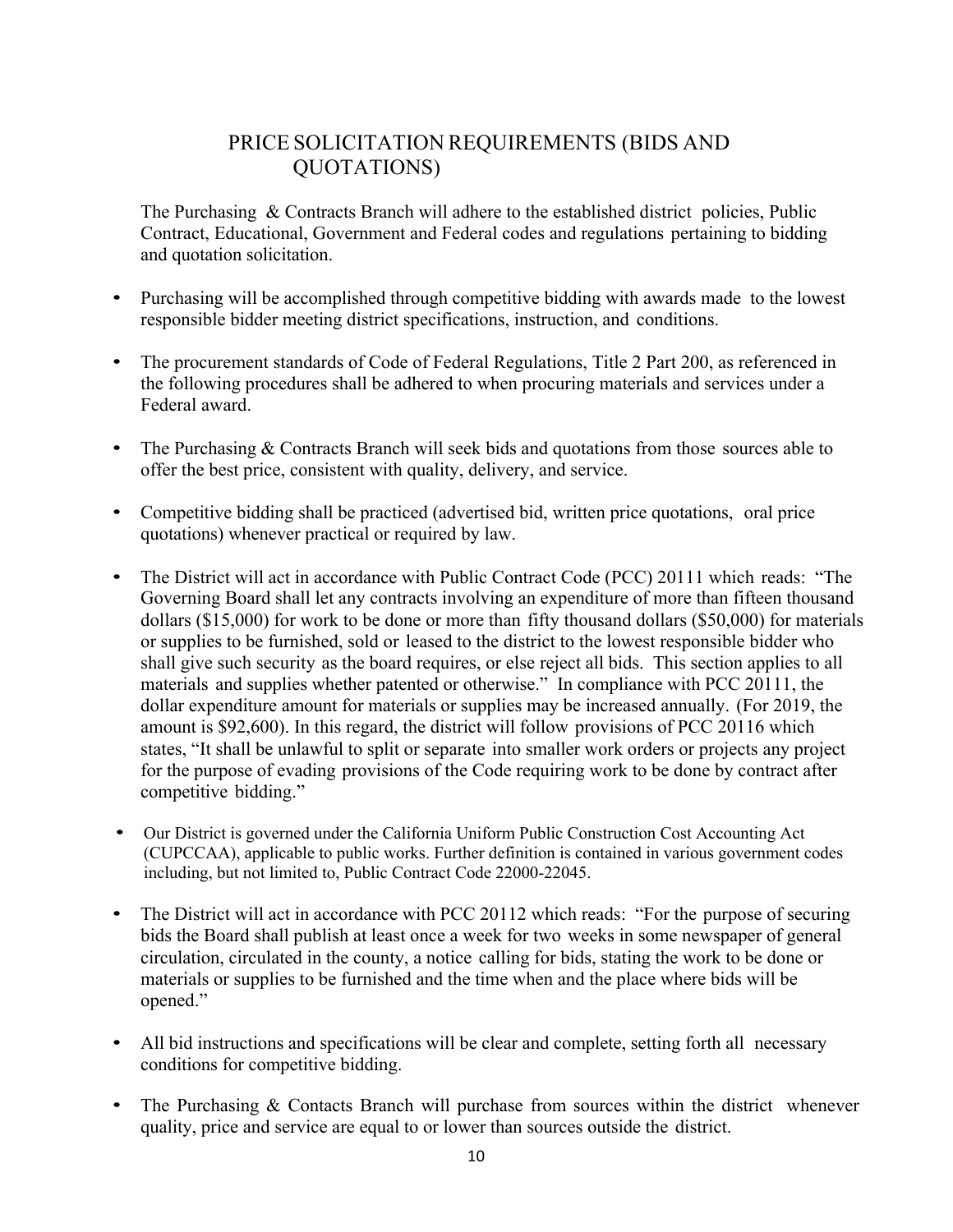- All advertised bids shall be opened in public at a prescribed time and place. Interested parties may receive prices and other information listed in the bid at the public opening. After the bids have been opened and tabulated, they will be made available for interested persons to review. No bid document will be removed from the Purchasing  $&$  Contracts Branch office.
- Any bid received after the time specified in the advertised notice will be returned unopened to the bidder (Government Code Section 53068).
- Awards shall be made to the lowest responsive and responsible bidder meeting specifications. In the event of tie bids (two or more bidders submitting identical products, prices, delivery, and terms) the following procedure will be follows:
	- o Award will be made to the "local" vendor, if any.
	- o If a tie bid still remains, the award will be determined in compliance with Public Contract Code 20117.
- The Board of Education reserves the right to:
	- o Reject any and all bids or any part of any bid.
	- o Accept any part of a bid at prices quoted, unless the bidder positively limits the bid to "all or none."
	- o Waive any informality or minor irregularity in any bid.
- Purchases may be negotiated for materials or supplies produced by the California Correctional Industries at prices fixed by them as provided in the Penal Code.

- Supplies and materials may be purchased on a continuing contract of not more than three (3) years, while services may be contracted for not more than five (5) years, in compliance with Education Code Section 17596, and leases for ten (10) years in compliance with Education Code 17452.
- Exceptions: In accordance with Education Code Section 17602 and appropriate Public Contract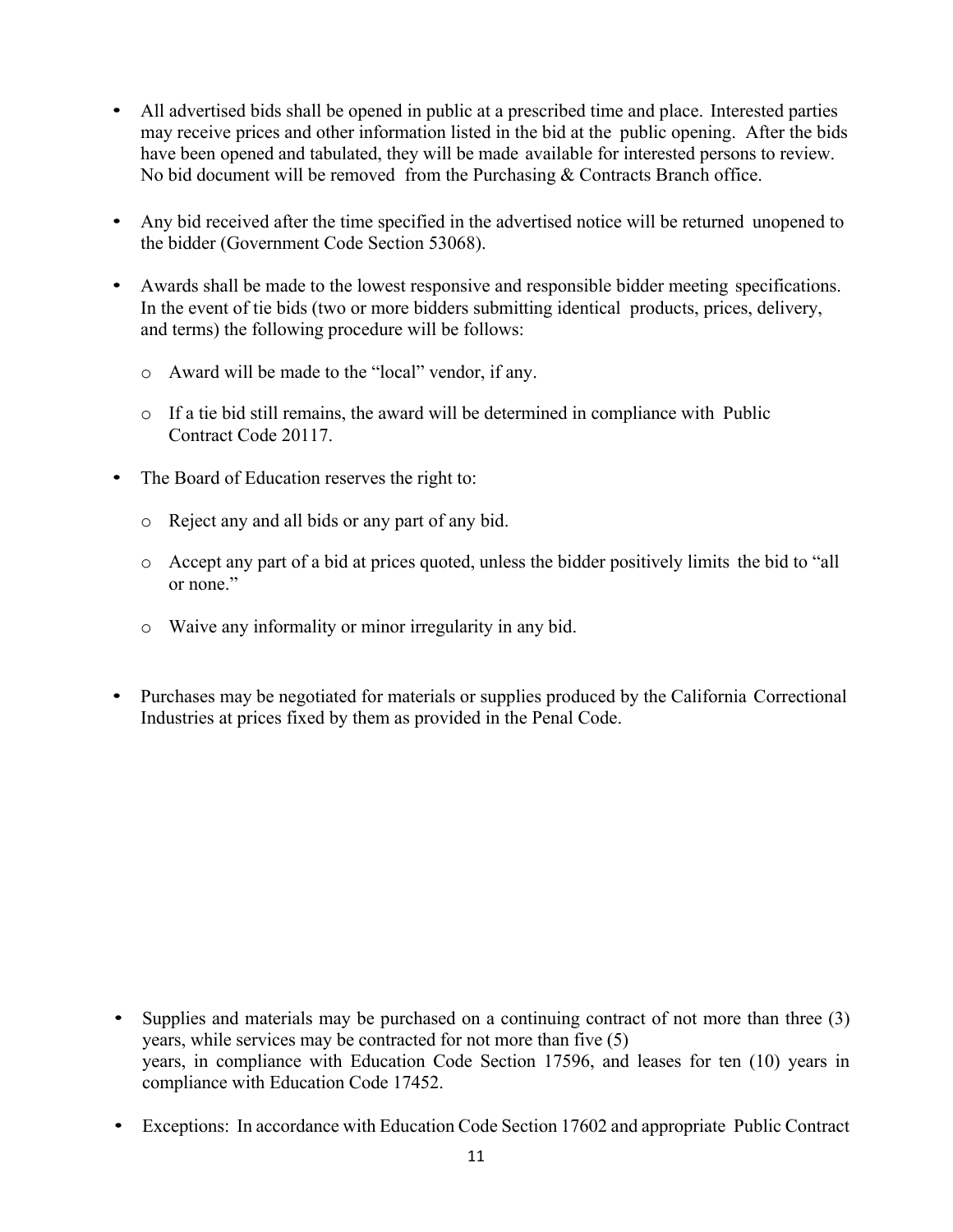Code Sections, certain services and materials may be purchased without competitive bidding.

• A summary of all advertised bids showing the recommendations of the Business Department shall be submitted to the Board of Education for approval.

# **Intergovernmental Procurement**

By purchasing through the California Department of General Services, our District takes advantage of the savings inherent in large contracts pre-negotiated at the State level. Our District also takes advantage of pre-negotiated contract pricing through Cooperative Procurement groups like TCPN and U.S. Communities.

When using either a State contract, or the contract of a Cooperative Procurement group, the following must be included on our purchase order:

- 1. The group name (ex: CA State CMAS, or OMNIA Partners).
- 2. The contract number.

In addition, our Board recognizes that it is in the best interest of the District to "piggyback" onto existing contracts of other public agencies, and has therefore provided their approval to do so. When piggybacking on another agency's contract, the following is required:

- 1. The executed original contract detailing the piggyback clause, which must allow our District to use the contract. For example, "all public agencies within Ventura County, California," or "all agencies within the State of California," would be fine. However, something like, "all Los Angeles, Orange, and San Diego County public agencies" would not be acceptable.
- 2. The awarding Board's authorization to award the contract.
- 3. Proof of Advertising of the original bid's "Notice to Bidders."
- 4. The contract must still be valid. If extended, the awarding Board's authorization to extended.

The above documents must be saved as they may be requested by the County. The following must be included on our purchase order:

- 1. A notation as "Piggyback" followed by the awarding agency's name and contract title.
- 2. Attach to our Purchase Order both the awarding Board's authorization of the contract with which we are piggybacking on, as well as our Board's authorization to allow piggybacking.

(2 CFR, Section 200.31(e)) (PCC 20118)

## **Small and Minority Businesses, Women Business Enterprises, and Labor Surplus Area Firms**

Our District is inclusive of ALL vendors that want to participate in our solicitations, promoting a procurement environment of free and open competition, rooted in fairness and integrity. All vendors are equally afforded the opportunity to provide the District with their potential "best value" solutions to the District's needs. (2 CFR, Section 200.321)

## **Contractor Involvement in the Development of Specifications, Bid Documents, Contracts, etc…**

In order for us to ensure objective contractor performance and eliminate unfair competitive advantage, no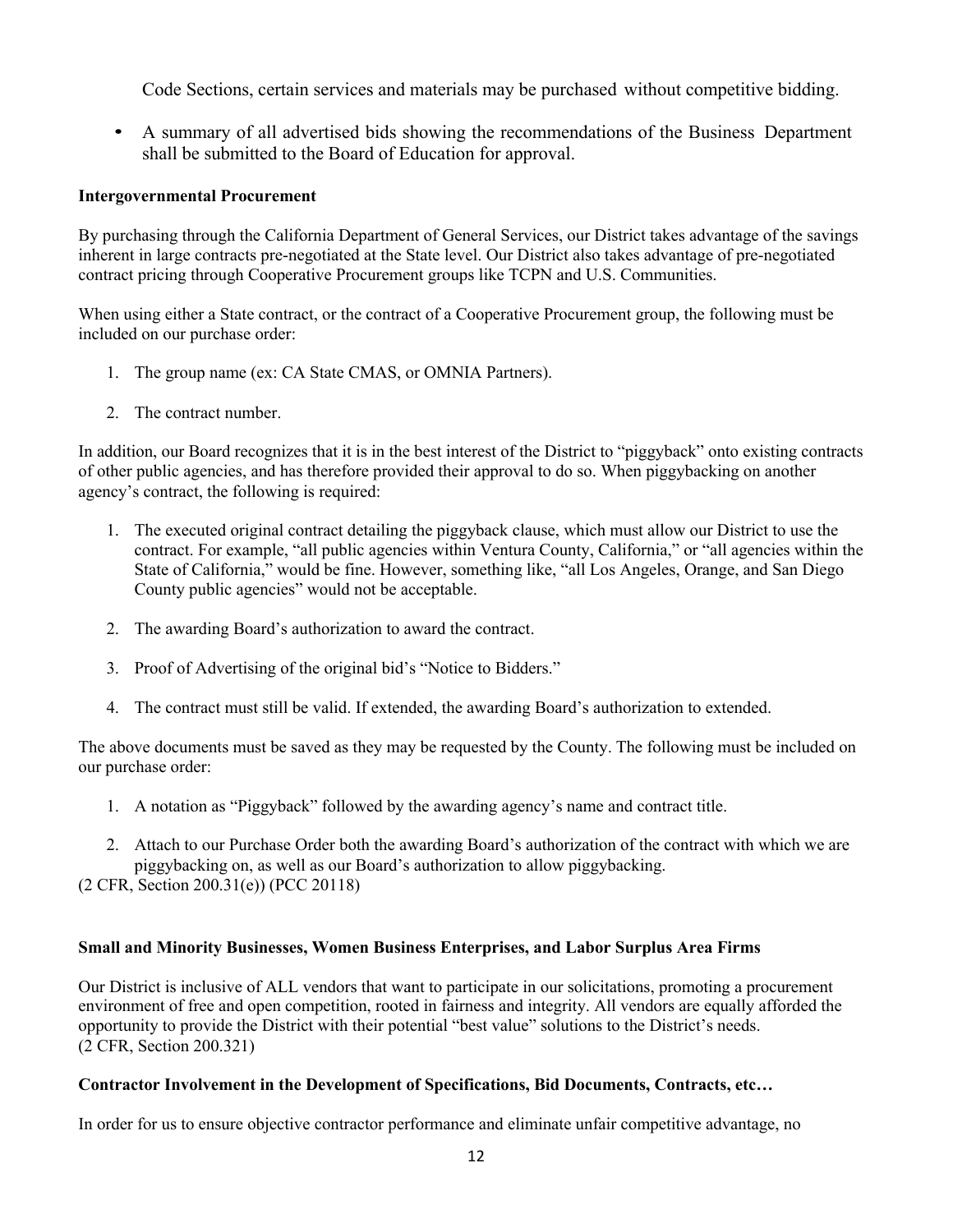contractor/consultant is allowed to compete for any related procurement opportunity when the contractor/consultant developed or drafted any of the following:

- Specifications
- Requirements
- Statements of Work
- Invitations for Bids
- Requests for Proposals

(2 CFR, Section 200.319[a]) (GOV 1090)

## **Small and Minority Businesses, Women Business Enterprises, and Labor Surplus Area Firms**

Our District is inclusive of ALL vendors that want to participate in our solicitations, promoting a procurement environment of free and open competition, rooted in fairness and integrity. All vendors are equally afforded the opportunity to provide the District with their potential "best value" solutions to the District's needs. (2 CFR, Section 200.321)

## **Contractor Involvement in the Development of Specifications, Bid Documents, Contracts, etc…**

In order for us to ensure objective contractor performance and eliminate unfair competitive advantage, no contractor/consultant is allowed to compete for any related procurement opportunity when the contractor/consultant developed or drafted any of the following:

- Specifications
- Requirements
- Statements of Work
- Invitations for Bids
- Requests for Proposals

(2 CFR, Section 200.319[a]) (GOV 1090)

# **Purchase Procedures for Equipment, Materials (Except Instructional), Supplies, Goods, Services (Except Construction and Professional), and Repairs (Non-Public Project)**

See Table 1 • Procurement Thresholds for Equipment, Materials, Supplies, Services, and Repairs Micro Purchase Procedures Informal Purchase Procedures for Small Purchases Formal Purchase Procedures for Large Purchases

#### **Purchase Procedures for Public Projects**

See Table 2 • Procurement Thresholds for Public Works California Uniform Public Construction Cost Accounting Act (CUPCCAA)

## **Non-competitive Procurement**

A procurement environment of free and open competition helps encourage contractors and manufacturers to develop and implement new and ingenious materials, products, and services that are equal in essential respects to existing products, yet provide a lower cost to the taxpayers. By adhering to procurement code, we help to promote such an environment.

An exception to the above, which limits procurement to a single source, may be necessary under certain conditions. California code allows for limiting both the vendor, as well as a good or service, related to public works under the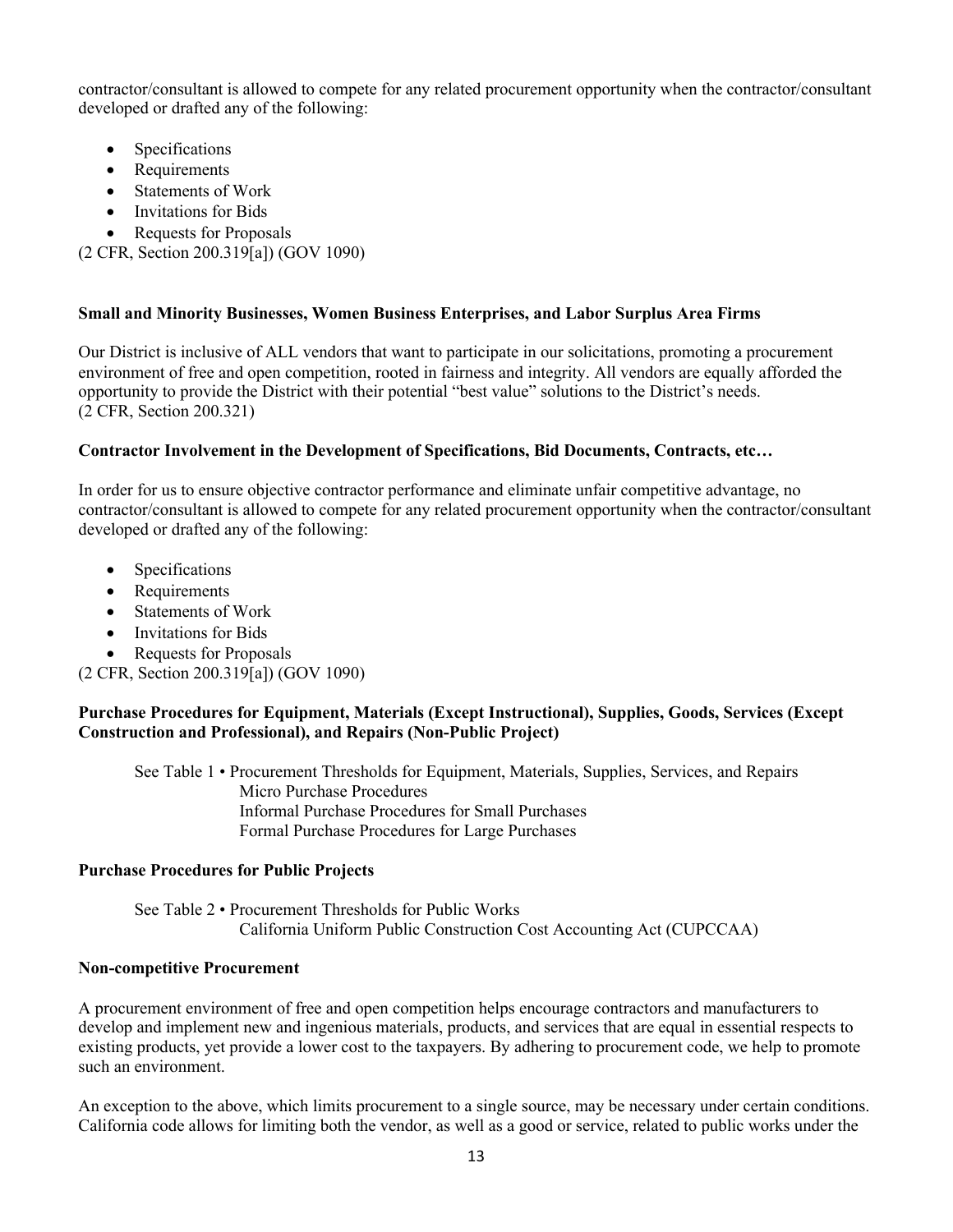following conditions:

- 1. In order to field test a product.
- 2. To match other products in use on a particular public improvement.
- 3. To obtain a necessary product only available from one source.
- 4. To respond to an emergency.

Federal code allows limitation to a single source, without any reference to public works, under the following conditions:

- 1. An item is available only from a single source.
- 2. A public emergency will not permit a delay resulting from competitive solicitation.
- 3. Non-competitive proposals have been expressly authorized by the Federal agency or pass-through entity in response to a written request.
- 4. After solicitation of a number of sources the competition is determined inadequate.

In cases of non-competitive procurement involving federal funds, get written pre-approval from the California Department of Education and save all related documentation.

Any situation that may involve non-competitive procurement should first be discussed with the Director of Purchasing.

(2 CFR, Section 200.320(f)) (PCC 3400)

## **Cost and Price Analysis**

When engaged in any "formal" procurement, as part of our due-diligence, it is required that a cost or price analysis be performed. Such analysis may vary depending upon the situation, but at the very least, independent estimates must be made prior to receiving bids or proposals. This provides us with a "base" to use when evaluating vendor responses, helping with the decision to accept or reject all responses.

In any situation involving non-competitive procurement, and in cases where cost analysis is performed, profit must be negotiated as a separate element of the contract price. In order to establish a fair and reasonable profit, consideration must be given to the following:

- 1. Complexity of the work to be performed.
- 2. Risk borne by the contractor.
- 3. Contractor's investment.
- 4. Amount of subcontracting.
- 5. Quality of its record of past performance.
- 6. Industry profit rates in the surrounding geographical area for similar work.

For a detailed list of what costs are allowable for contracts, see 2 CFR, Section 200, Subpart E.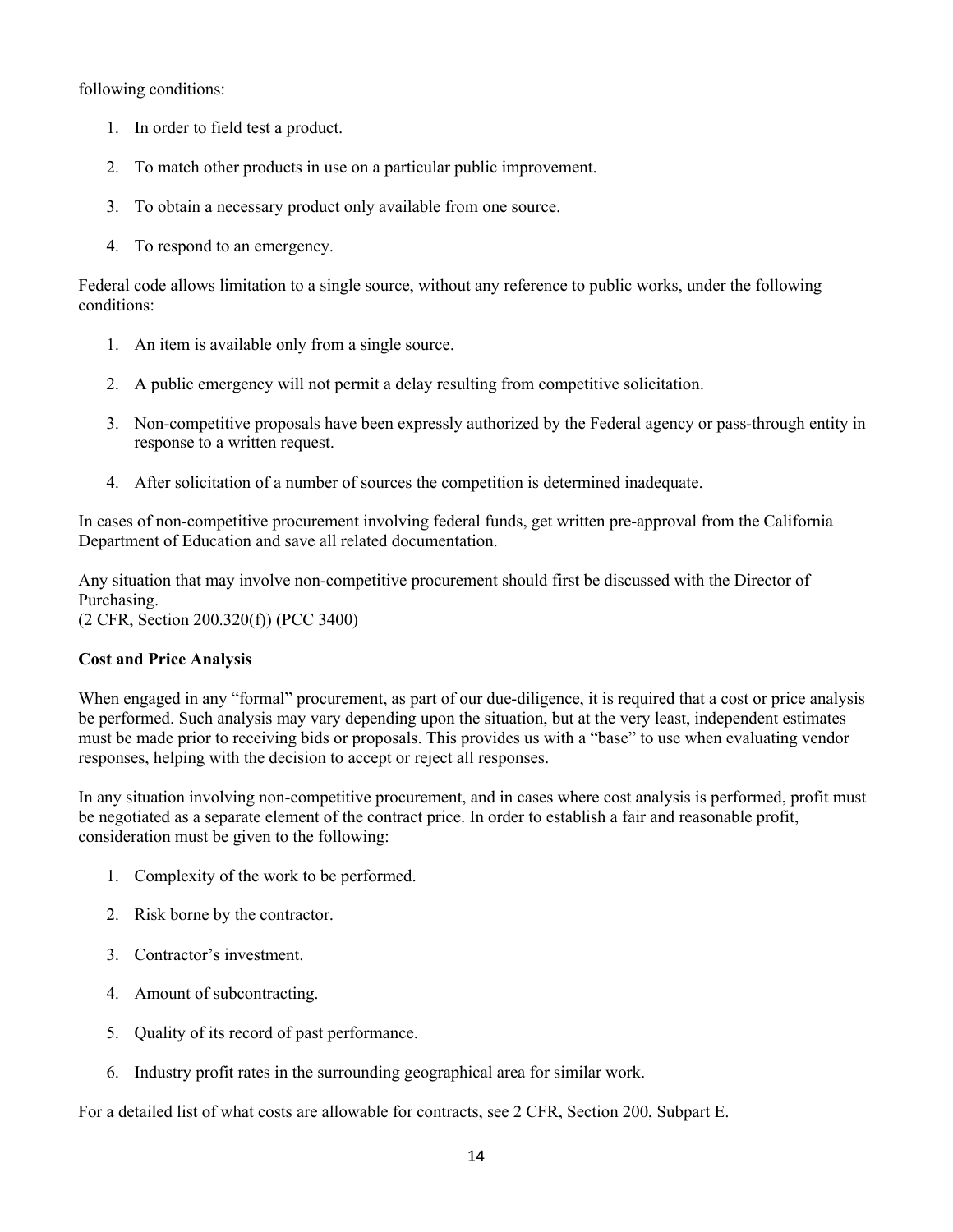As outlined above, the profit element of a contract is a function of several factors reflecting the vendor's stake in delivering a solution to our need. Unrelated to those factors are the underlying costs represented in the proposed contract, so the following methods for contracting must NOT be used:

- 1. Cost plus a percentage of cost.
- 2. Percentage of construction cost.
- (2 CFR, Section 200.323)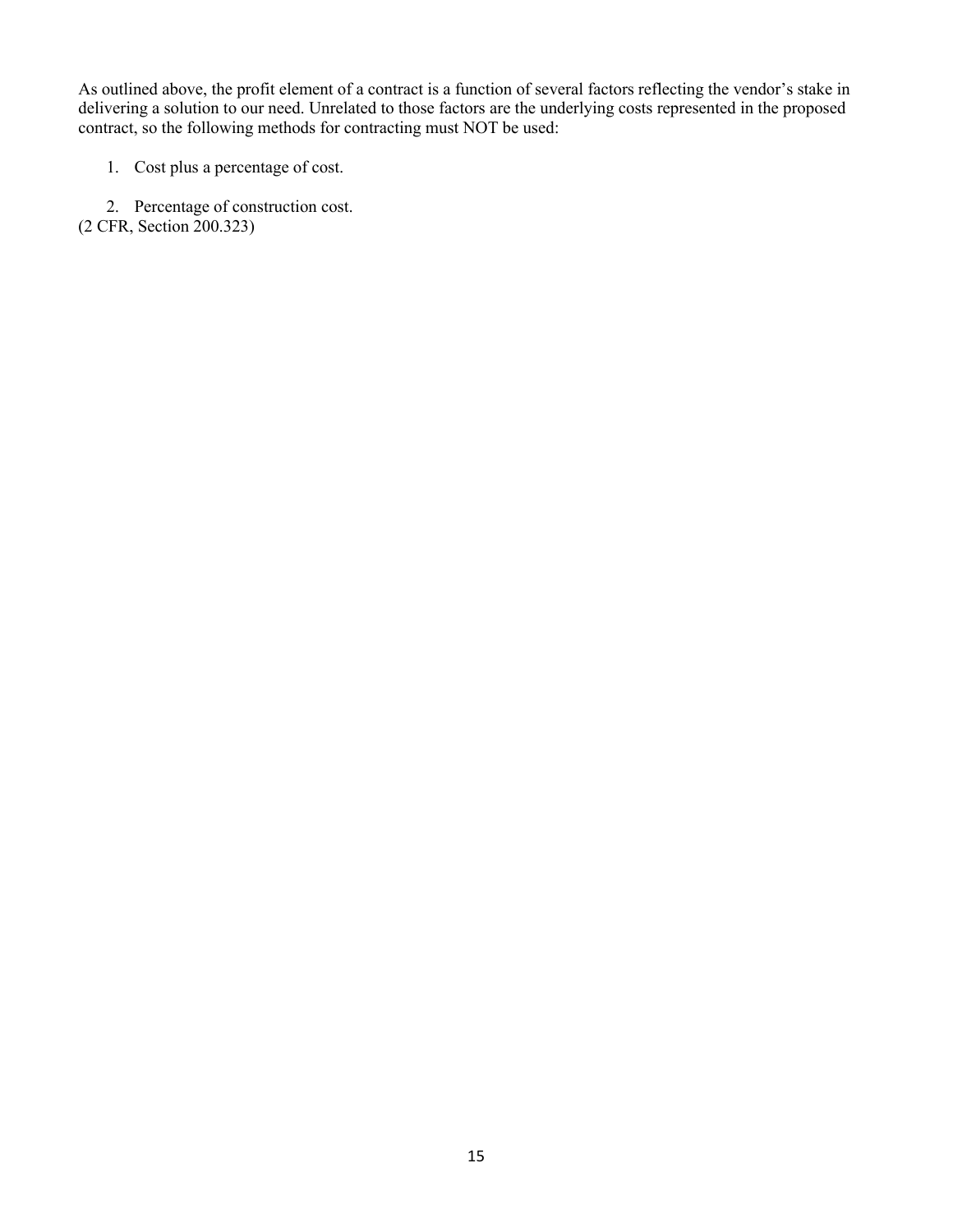# Table 1 • Procurement Thresholds

Equipment, Materials (except instructional), Supplies, Goods, Services (except construction and professional), Repairs (non-public project)

The table below is a combination of both Federal and State regulations. In any case where there is a difference between the Federal and State code, the stricter of the two is adhered to. This is only meant as a quick reference. Further definitions, including exemptions, are contained in various government codes including, but not limited to, Public Contract Code 20110-20118.4.

| Up to \$10,000<br>Used in order to expedite the completion of our lowest-dollar transactions and minimize the associated<br>Micro Purchase<br>administrative burden and cost. Considered a subset of the Small Purchase method. May be used when the annual<br>(Informal)<br>(Federal)<br>aggregate cost of a supply or service does not exceed the threshold.<br>Contact the Facilities Department for either of the following: Purchases which involve labor costs in excess of \$1,000<br>(Field Contract) (LC 1771), or any service which will alter our facility, including anchoring equipment.<br>Purchases must be distributed equitably among "local" vendors, provided a vendor's price is considered<br>"reasonable." In this case, the term "reasonable" is defined as within 15 percent of the lowest known vendor's non-<br>sale price for the same supply or service. For supplies, "local" is defined as vendor's location within a 10-mile radius |
|--------------------------------------------------------------------------------------------------------------------------------------------------------------------------------------------------------------------------------------------------------------------------------------------------------------------------------------------------------------------------------------------------------------------------------------------------------------------------------------------------------------------------------------------------------------------------------------------------------------------------------------------------------------------------------------------------------------------------------------------------------------------------------------------------------------------------------------------------------------------------------------------------------------------------------------------------------------------|
|                                                                                                                                                                                                                                                                                                                                                                                                                                                                                                                                                                                                                                                                                                                                                                                                                                                                                                                                                                    |
|                                                                                                                                                                                                                                                                                                                                                                                                                                                                                                                                                                                                                                                                                                                                                                                                                                                                                                                                                                    |
|                                                                                                                                                                                                                                                                                                                                                                                                                                                                                                                                                                                                                                                                                                                                                                                                                                                                                                                                                                    |
|                                                                                                                                                                                                                                                                                                                                                                                                                                                                                                                                                                                                                                                                                                                                                                                                                                                                                                                                                                    |
|                                                                                                                                                                                                                                                                                                                                                                                                                                                                                                                                                                                                                                                                                                                                                                                                                                                                                                                                                                    |
|                                                                                                                                                                                                                                                                                                                                                                                                                                                                                                                                                                                                                                                                                                                                                                                                                                                                                                                                                                    |
|                                                                                                                                                                                                                                                                                                                                                                                                                                                                                                                                                                                                                                                                                                                                                                                                                                                                                                                                                                    |
|                                                                                                                                                                                                                                                                                                                                                                                                                                                                                                                                                                                                                                                                                                                                                                                                                                                                                                                                                                    |
|                                                                                                                                                                                                                                                                                                                                                                                                                                                                                                                                                                                                                                                                                                                                                                                                                                                                                                                                                                    |
| of our city boundaries. For services, "local" is defined as any known vendor whose response time is considered                                                                                                                                                                                                                                                                                                                                                                                                                                                                                                                                                                                                                                                                                                                                                                                                                                                     |
| acceptable depending upon the situation. Detailed records should be maintained in order to show equitable                                                                                                                                                                                                                                                                                                                                                                                                                                                                                                                                                                                                                                                                                                                                                                                                                                                          |
| distribution of funds. This requirement of equitable distribution applies only to Federal funds.                                                                                                                                                                                                                                                                                                                                                                                                                                                                                                                                                                                                                                                                                                                                                                                                                                                                   |
| (2 CFR, Section 200.320(a))                                                                                                                                                                                                                                                                                                                                                                                                                                                                                                                                                                                                                                                                                                                                                                                                                                                                                                                                        |
| Small Purchase<br>May be used when the annual aggregate cost does not exceed the threshold.<br>Up to                                                                                                                                                                                                                                                                                                                                                                                                                                                                                                                                                                                                                                                                                                                                                                                                                                                               |
| (Informal)<br>\$92,600                                                                                                                                                                                                                                                                                                                                                                                                                                                                                                                                                                                                                                                                                                                                                                                                                                                                                                                                             |
| Contact the Facilities Department for either of the following: Purchases which involve labor costs in excess of \$1,000<br>(California)<br>(Field Contract) (LC 1771), or any service which will alter our facility, including anchoring equipment.                                                                                                                                                                                                                                                                                                                                                                                                                                                                                                                                                                                                                                                                                                                |
| \$250,00                                                                                                                                                                                                                                                                                                                                                                                                                                                                                                                                                                                                                                                                                                                                                                                                                                                                                                                                                           |
| Multiple quotes are not needed for instructional materials. However, it is our duty to maximize the value of the<br>(Federal)                                                                                                                                                                                                                                                                                                                                                                                                                                                                                                                                                                                                                                                                                                                                                                                                                                      |
| taxpayer dollars, and therefore comparative pricing should be sought when warranted                                                                                                                                                                                                                                                                                                                                                                                                                                                                                                                                                                                                                                                                                                                                                                                                                                                                                |
| (PCC 20118.3)                                                                                                                                                                                                                                                                                                                                                                                                                                                                                                                                                                                                                                                                                                                                                                                                                                                                                                                                                      |
|                                                                                                                                                                                                                                                                                                                                                                                                                                                                                                                                                                                                                                                                                                                                                                                                                                                                                                                                                                    |
| Multiple quotes are not required when using either a State, Cooperative Purchasing Group, or Piggyback contract.                                                                                                                                                                                                                                                                                                                                                                                                                                                                                                                                                                                                                                                                                                                                                                                                                                                   |
| Required information must be referenced on our requisition. (2 CFR, Section 200.318[e])                                                                                                                                                                                                                                                                                                                                                                                                                                                                                                                                                                                                                                                                                                                                                                                                                                                                            |
| (PCC 20118)                                                                                                                                                                                                                                                                                                                                                                                                                                                                                                                                                                                                                                                                                                                                                                                                                                                                                                                                                        |
| A minimum of three (3) WRITTEN quotes is required on purchases exceeding \$3,500.00. For purchases not                                                                                                                                                                                                                                                                                                                                                                                                                                                                                                                                                                                                                                                                                                                                                                                                                                                             |
| exceeding \$3,500.00, three (3) WRITTEN quotes are preferred, however, two (2) WRITTEN quotes are acceptable.                                                                                                                                                                                                                                                                                                                                                                                                                                                                                                                                                                                                                                                                                                                                                                                                                                                      |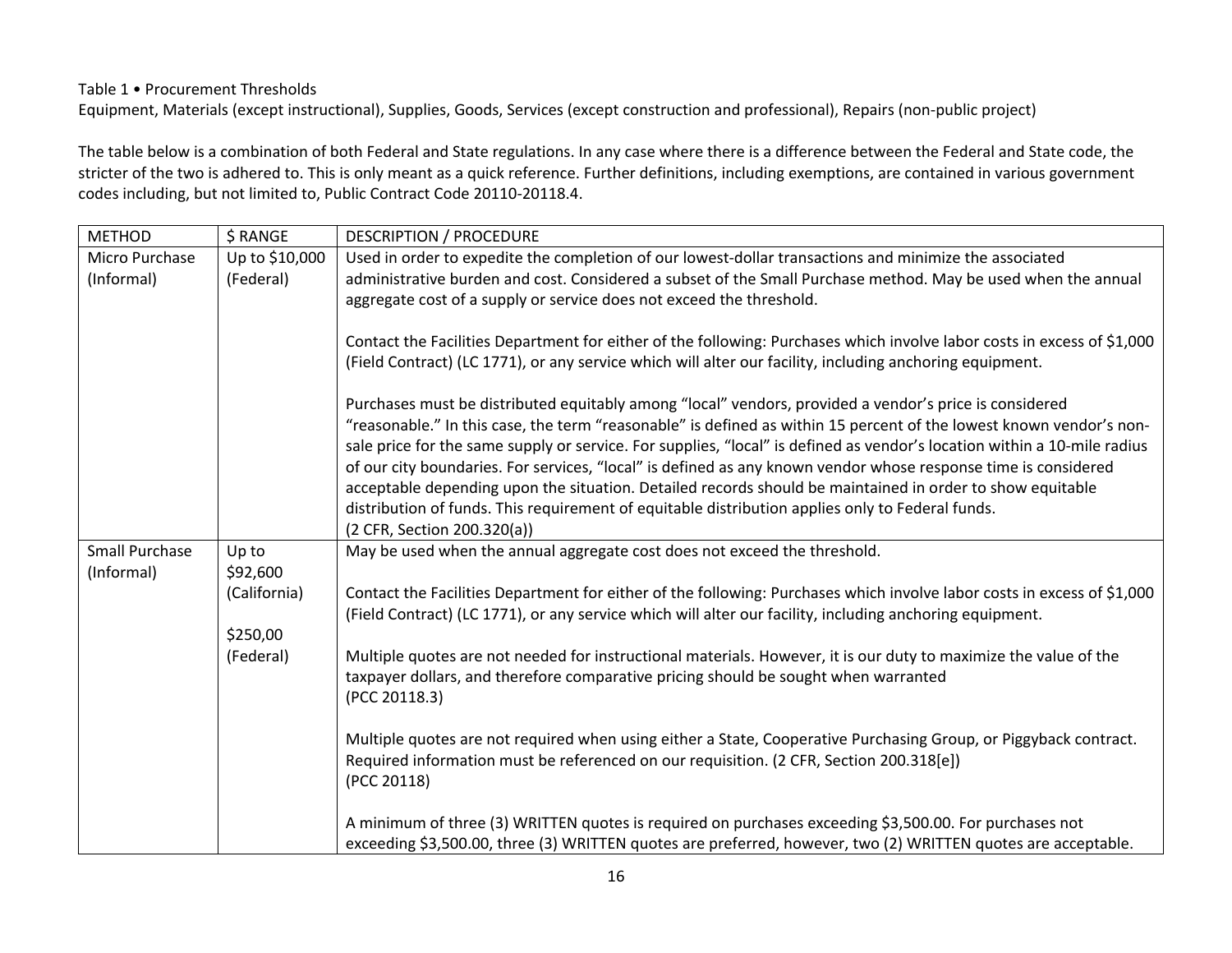|                |              | When requesting quotes for equipment, materials, supplies, or goods, ALWAYS REQUEST ANY AVAILABLE<br>GOVERNMENT PRICING via State, Cooperative Purchasing Group, or Piggyback contract. Quotes must be attached<br>to our requisition either separately, or as one document with the winning quote beginning on page 1 (preferred).<br>(2 CFR, Section 200.320(b)) (SVUSD AR 3230) |
|----------------|--------------|------------------------------------------------------------------------------------------------------------------------------------------------------------------------------------------------------------------------------------------------------------------------------------------------------------------------------------------------------------------------------------|
| Large Purchase | Exceeds      | Formal bidding procedures must be used when the annual aggregate cost exceeds the threshold. This includes both                                                                                                                                                                                                                                                                    |
| (Formal)       | \$92,600     | Sealed Bids and Requests for Proposals (RFP's). Contact the Purchasing Department.                                                                                                                                                                                                                                                                                                 |
|                | (California) |                                                                                                                                                                                                                                                                                                                                                                                    |
|                |              | Requirements are outlined in legal code, including but not limited to, Public Contract Code section 20110-20118.4.                                                                                                                                                                                                                                                                 |
|                | \$250,000    |                                                                                                                                                                                                                                                                                                                                                                                    |
|                | (Federal)    | Not required for instructional materials. (PCC 20118.3)                                                                                                                                                                                                                                                                                                                            |
|                |              | (2 CFR, Section 200.320(c)(d)) (PCC 20110-20118.4)                                                                                                                                                                                                                                                                                                                                 |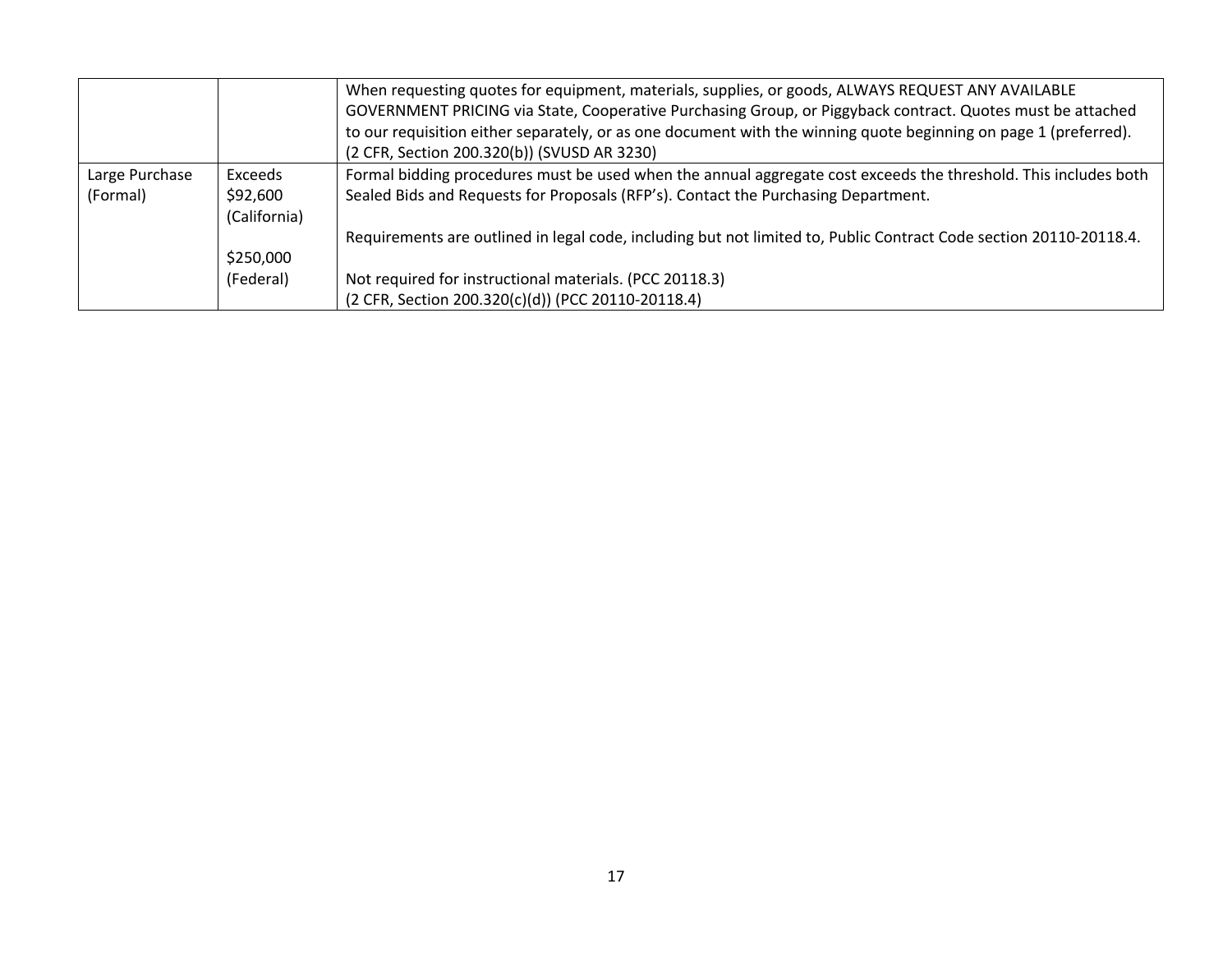# Table 2 • Procurement Thresholds for Public Works

Our District is governed under the California Uniform Public Construction Cost Accounting Act (CUPCCAA), applicable to public works. The table below is only meant as a quick reference. Further definition is contained in various government codes including, but not limited to, Public Contract Code 22000- 22045.

| PROJECT COST             | <b>REQUIREMENTS</b>                                                                           |
|--------------------------|-----------------------------------------------------------------------------------------------|
| \$1,000 or less          | The following items are required:                                                             |
|                          | 1. Written quote on Contractor letterhead                                                     |
|                          | Contractor is registered with the Department of Industrial Relations (DIR) (LAB 1725.5)       |
|                          | Contractor is licensed (LAB 1725.5)<br>3.                                                     |
|                          | Contractor is insured for the following as required by District minimums:<br>4.               |
|                          | Commercial General Liability including Additional Insured Endorsement                         |
|                          | Automobile Liability                                                                          |
|                          | Workers' Compensation (LAB 1725.5)                                                            |
|                          | Any other type of insurance as may be required                                                |
|                          |                                                                                               |
|                          | The above items, or their verification, must be attached to our requisition.                  |
| \$1,000.01 to \$4,999.99 | The following items are required:                                                             |
|                          | 1. Written quote on Contractor letterhead                                                     |
|                          | Contractor is registered with the Department of Industrial Relations (DIR) (LAB 1725.5)<br>2. |
|                          | Contractor is licensed (LAB 1725.5)<br>3.                                                     |
|                          | Contractor is insured for the following as required<br>4.                                     |
|                          | Commercial General Liability including Additional Insured Endorsement                         |
|                          | Automobile Liability                                                                          |
|                          | Workers' Compensation (LAB 1725.5)                                                            |
|                          | Any other type of insurance as required by Field Services Contract                            |
|                          | <b>Additional Requirements</b><br>5.                                                          |
|                          | Prevailing wages must be paid to all workers                                                  |
|                          | Fingerprint Certification, if applicable (EDC 45125.2)                                        |
|                          | The above items, or their verification, must be attached to our requisition.                  |
|                          |                                                                                               |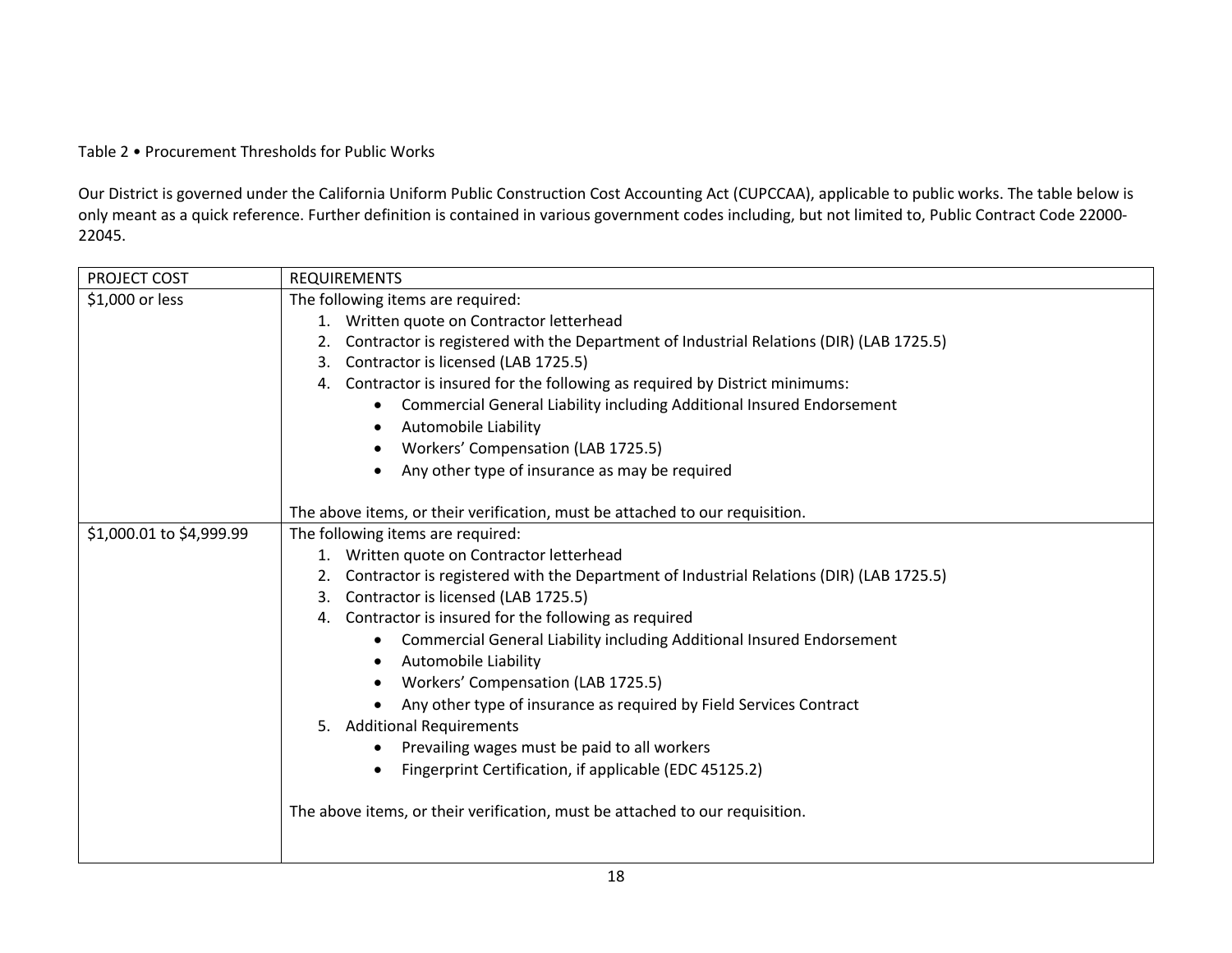| \$5,000 to \$60,000      | The following items are required:                                                                                      |  |  |
|--------------------------|------------------------------------------------------------------------------------------------------------------------|--|--|
|                          | Multiple written quotes (typically three) on Contractor letterhead. Remaining requirements apply to selected<br>1.     |  |  |
|                          | quote, beginning with the lowest cost quote.                                                                           |  |  |
|                          | Contractor is registered with the Department of Industrial Relations (DIR) (LAB 1725.5)                                |  |  |
|                          | Contractor is licensed (LAB 1725.5)<br>3.                                                                              |  |  |
|                          | Contractor is insured for the following as required<br>4.                                                              |  |  |
|                          | Commercial General Liability including Additional Insured Endorsement                                                  |  |  |
|                          | Automobile Liability                                                                                                   |  |  |
|                          | Workers' Compensation (LAB 1725.5)                                                                                     |  |  |
|                          | Any other type of insurance as required by Field Services Contract                                                     |  |  |
|                          | 5. Additional Requirements:                                                                                            |  |  |
|                          | Prevailing wages must be paid to all workers                                                                           |  |  |
|                          | Fingerprint Certification, if applicable (EDC 45125.2)                                                                 |  |  |
|                          |                                                                                                                        |  |  |
|                          | All contracts must go to the School Board for approval/ratification.                                                   |  |  |
|                          |                                                                                                                        |  |  |
|                          | The above items, or their verification, must be attached to our requisition. Quotes should be attached as one document |  |  |
|                          | with the winning quote beginning on page 1.                                                                            |  |  |
| \$60,000.01 to \$200,000 | Informal bidding procedures as outlined in Public Contract Code section 22030-22045                                    |  |  |
| Exceeds \$200,00         | Formal bidding procedures as outlined in Public Contract Code section 20110-20118.4.                                   |  |  |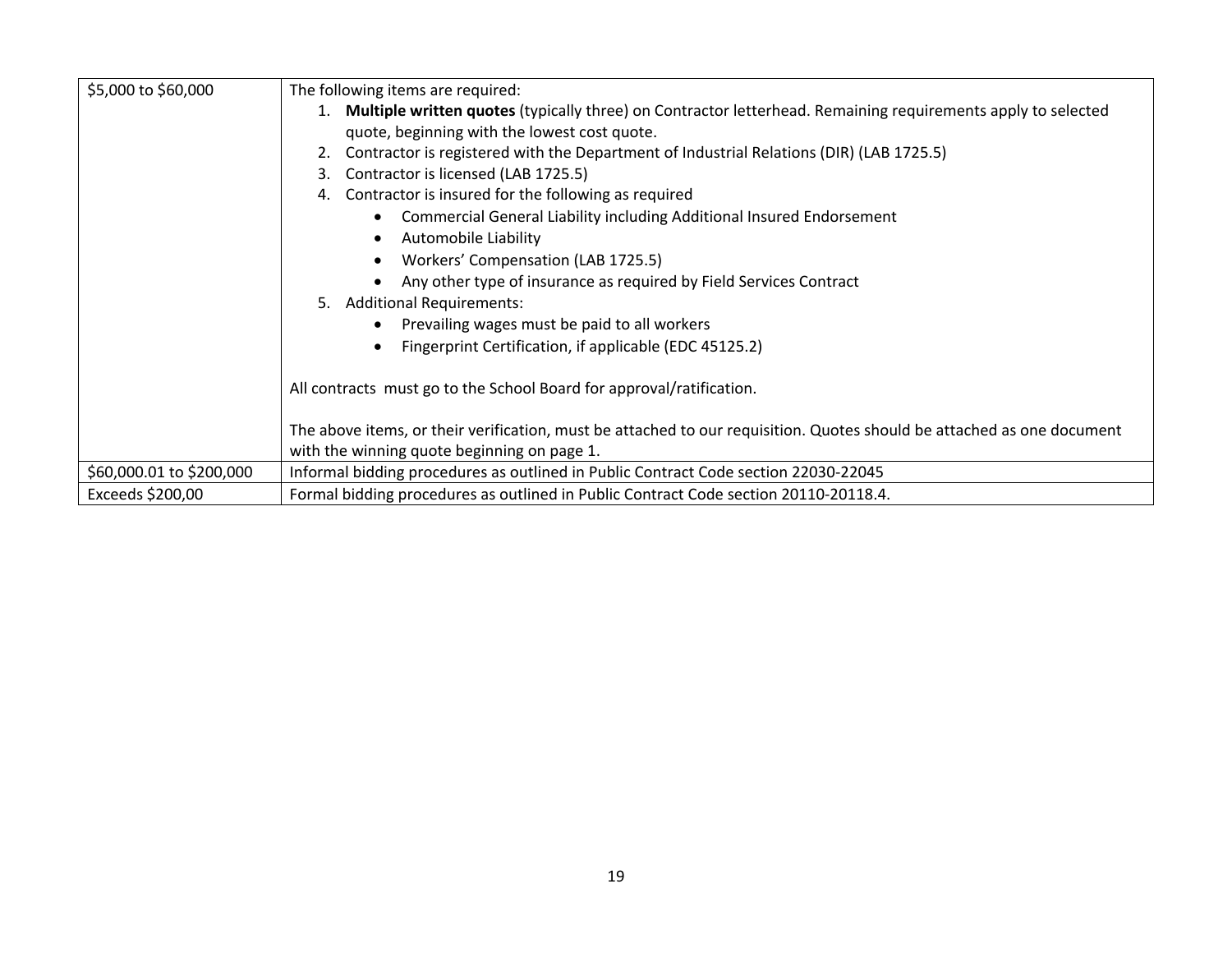## Table 3 • Steps in Formal Bidding

The following is an example of the steps in the Formal Bidding process. The actual published dates for each step depend upon the feasible scheduling/coordination with Board meetings.

- 1. Bid document is created.
- 2. An "Invitation for Bids" is published once a week for two consecutive weeks. Bidders must be given sufficient time to respond before the published time and place of the Bid Opening.
- 3. If applicable, all interested bidders must attend a job walk (public works).
- 4. Bids are collected up to the published time of the Bid Opening and then opened at the published place of the Bid Opening.
- 5. A "Notice of Intent to Award" is provided to all bidders confirming the selected lowest responsive bid submitted from all responsible bidders. This begins the protest period, not to be more than 5 working days.
- 6. The selected bid is presented to the Board for approval/award.
- 7. A "Notice of Award" is provided to the successful bidder, along with the related contracts to be executed.
- 8. Depending upon the type of contract, the successful bidder is provided a "Notice to Proceed" (public works), or a Purchase Order, to begin fulfillment of the contract.

## Table 4 • Websites

To check a Contractor's License: Contractor's State Licensing Board https://www2.cslb.ca.gov/OnlineServices/CheckLicenseII/CheckLicense.aspx

To check for State Debarment:

Department of Industrial Relations https://www.dir.ca.gov/dlse/debar.html

To check for Federal Debarment:

General Service Administration, System for Award Management www.sam.gov

To check for ineligibility resulting from the Iran Contracting Act:

Department of General Services https://www.documents.dgs.ca.gov/pd/poliproc/Iran%20Contracting%20Act%20List.pdf

To verify that a bond is being executed by an admitted surety insurer:

https://interactive.web.insurance.ca.gov/webuser/ncdw\_alpha\_co\_line\$.startup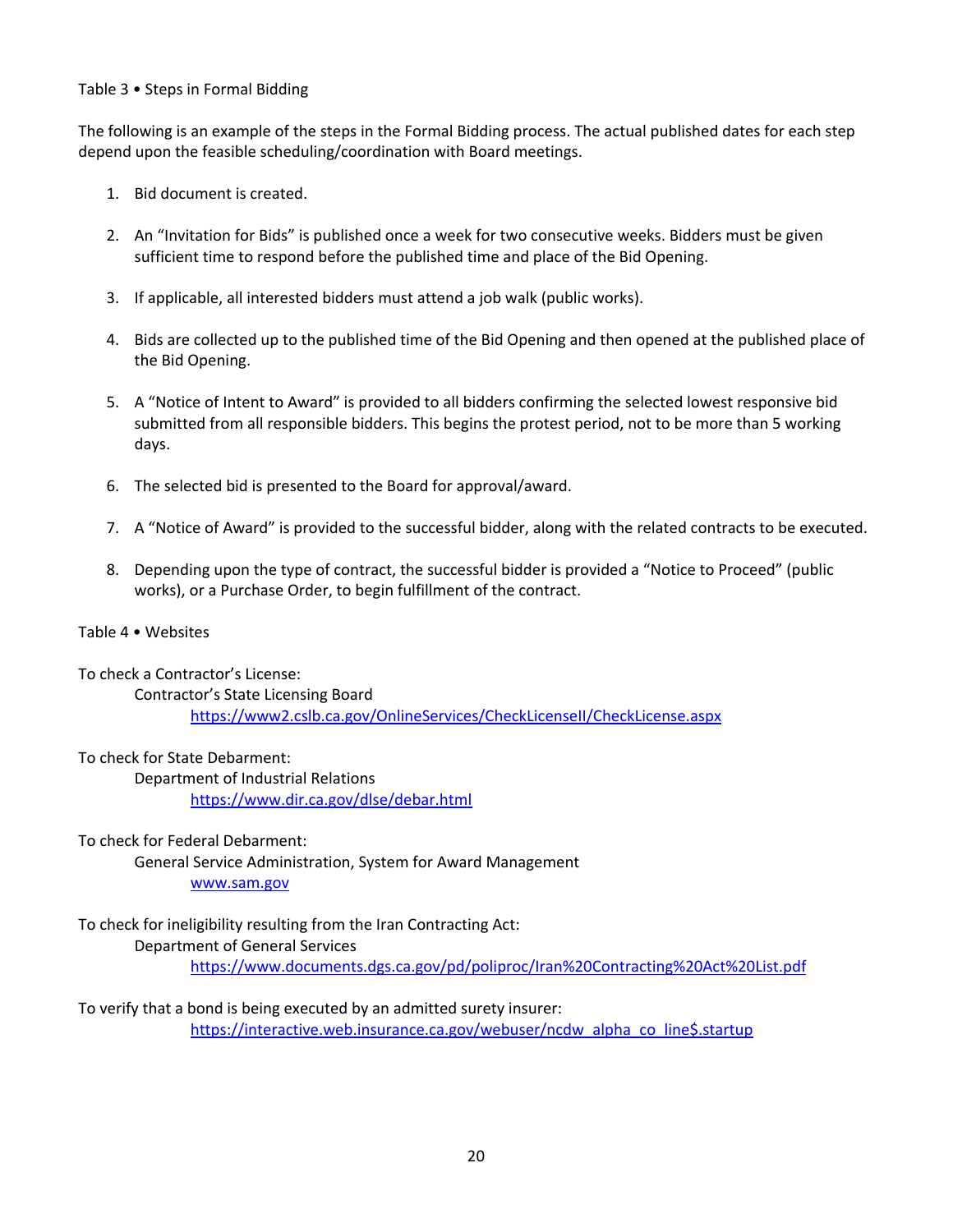Appendix I • Code References

#### **Code of Federal Regulations (CFR)**

#### **2 CFR 200.213 Suspension and debarment.**

Non-federal entities are subject to the non-procurement debarment and suspension regulations implementing Executive Orders 12549 and 12689, 2 CFR part 180. These regulations restrict awards, sub-awards, and contracts with certain parties that are debarred, suspended, or otherwise excluded from or ineligible for participation in Federal assistance programs or activities.

## **2 CFR 200.318 General procurement standards.**

(b) Non-Federal entities must maintain oversight to ensure that contractors perform in accordance with the terms, conditions, and specifications of their contracts or purchase orders.

(d) The non-Federal entity's procedures must avoid acquisition of unnecessary or duplicative items. Consideration should be given to consolidating or breaking out procurements to obtain a more economical purchase. Where appropriate, an analysis will be made of lease versus purchase alternatives, and any other appropriate analysis to determine the most economical approach.

(e) To foster greater economy and efficiency, and in accordance with efforts to promote costeffective use of shared services across the Federal Government, the non-Federal entity is encouraged to enter into state and local intergovernmental agreements or inter-entity agreements where appropriate for procurement or use of common or shared goods and services.

(f) The non-Federal entity is encouraged to use Federal excess and surplus property in lieu of purchasing new equipment and property whenever such use is feasible and reduces project costs.

(i) The non-Federal entity must maintain records sufficient to detail the history of procurement. These records will include, but are not necessarily limited to the following: rationale for the method of procurement, selection of contract type, contractor selection or rejection, and the basis for the contract price.

(k) The non-Federal entity alone must be responsible, in accordance with good administrative practice and sound business judgment, for the settlement of all contractual and administrative issues arising out of procurements. These issues include, but are not limited to, source evaluation, protests, disputes, and claims. These standards do not relieve the non-Federal entity of any contractual responsibilities under its contracts. The Federal awarding agency will not substitute its judgment for that of the non-Federal entity unless the matter is primarily a Federal concern. Violations of law will be referred to the local, state, or Federal authority having proper jurisdiction.

## **2 CFR 200.319 Competition.**

(a) All procurement transactions must be conducted in a manner providing full and open competition consistent with the standards of this section. In order to ensure objective contractor performance and eliminate unfair competitive advantage, contractors that develop or draft specifications, requirements, statements of work, or invitations for bids or requests for proposals must be excluded from competing for such procurements. Some of the situations considered to be restrictive of competition include but are not limited to: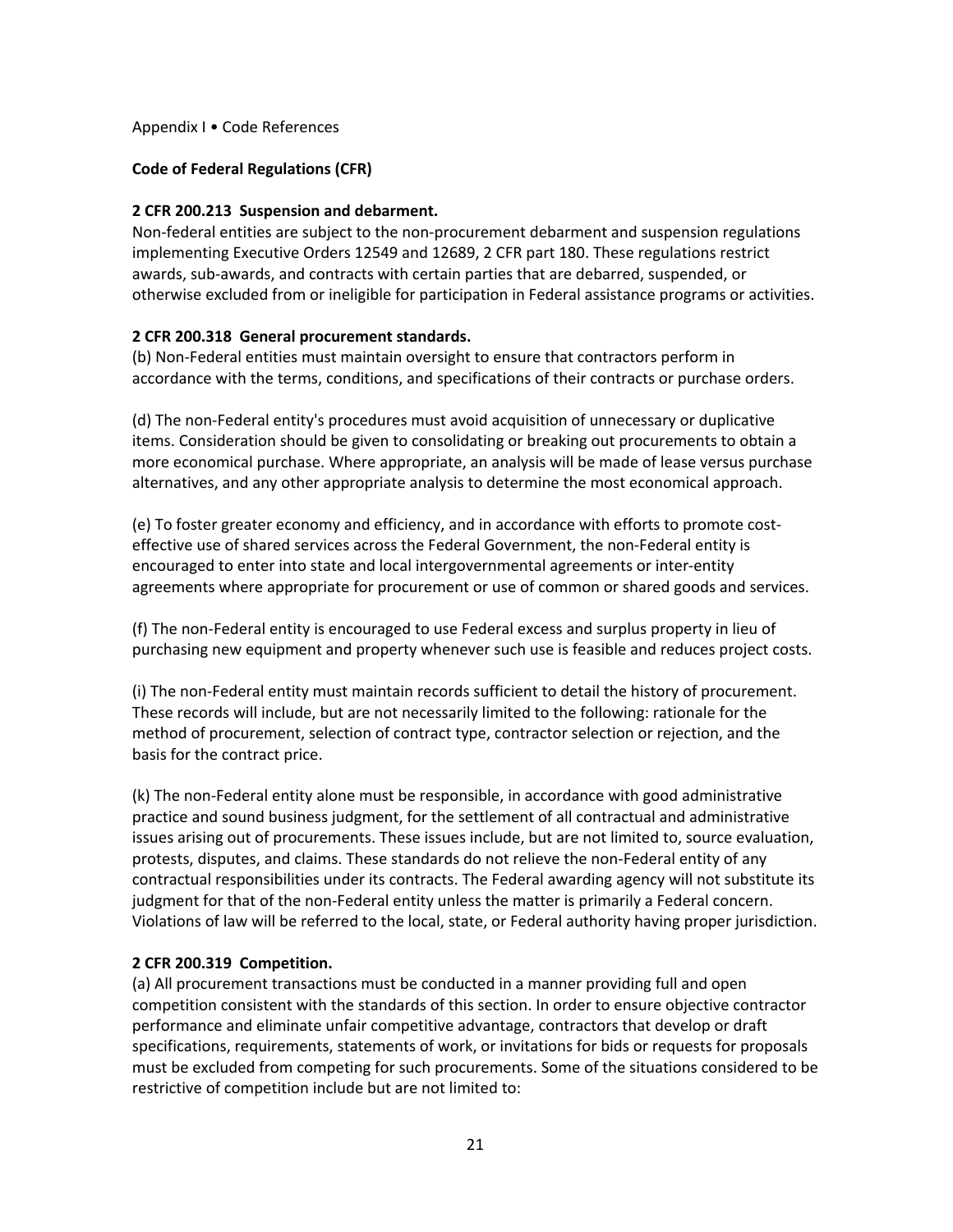1. Placing unreasonable requirements on firms in order for them to qualify to do business.

2. Requiring unnecessary experience and excessive bonding.

3. Non-competitive pricing practices between firms or between affiliated companies.

4. Non-competitive contracts to consultants that are on retainer contracts.

5. Organizational conflicts of interest.

6. Specifying only a "brand name" product instead of allowing "an equal" product to be offered and describing the performance or other relevant requirements of the procurement.

7. Any arbitrary action in the procurement process.

(c) The non-Federal entity must have written procedures for procurement transactions. These procedures must ensure that all solicitations:

1. Incorporate a clear and accurate description of the technical requirements for the material, product, or service to be procured. Such description must not, in competitive procurements, contain features which unduly restrict competition. The description may include a statement of the qualitative nature of the material, product or service to be procured and, when necessary, must set forth those minimum essential characteristics and standards to which it must conform if it is to satisfy its intended use. Detailed product specifications should be avoided if at all possible. When it is impractical or uneconomical to make a clear and accurate description of the technical requirements, a "brand name or equivalent" description may be used as a means to define the performance or other salient requirements of procurement. The specific features of the named brand, which must be met by offers must be clearly stated.

2. Identify all requirements, which the offerors must fulfill and all other factors to be used in evaluating bids or proposals.

#### **2 CFR 200.320 Methods of procurement to be followed.**

The non-Federal entity must use one of the following methods of procurement.

(a) Procurement by micro-purchases. Procurement by micro-purchase is the acquisition of supplies or services, the aggregate dollar amount of which does not exceed the micro-purchase threshold (§200.67 Micro-purchase). To the extent practicable, the non-Federal entity must distribute micro-purchases equitably among qualified suppliers. Micro-purchases may be awarded without soliciting competitive quotations if the non-Federal entity considers the price to be reasonable.

(b) Procurement by small purchase procedures. Small purchase procedures are those relatively simple and informal procurement methods for securing services, supplies, or other property that do not cost more than the Simplified Acquisition Threshold. If small purchase procedures are used, price or rate quotations must be obtained from an adequate number of qualified sources.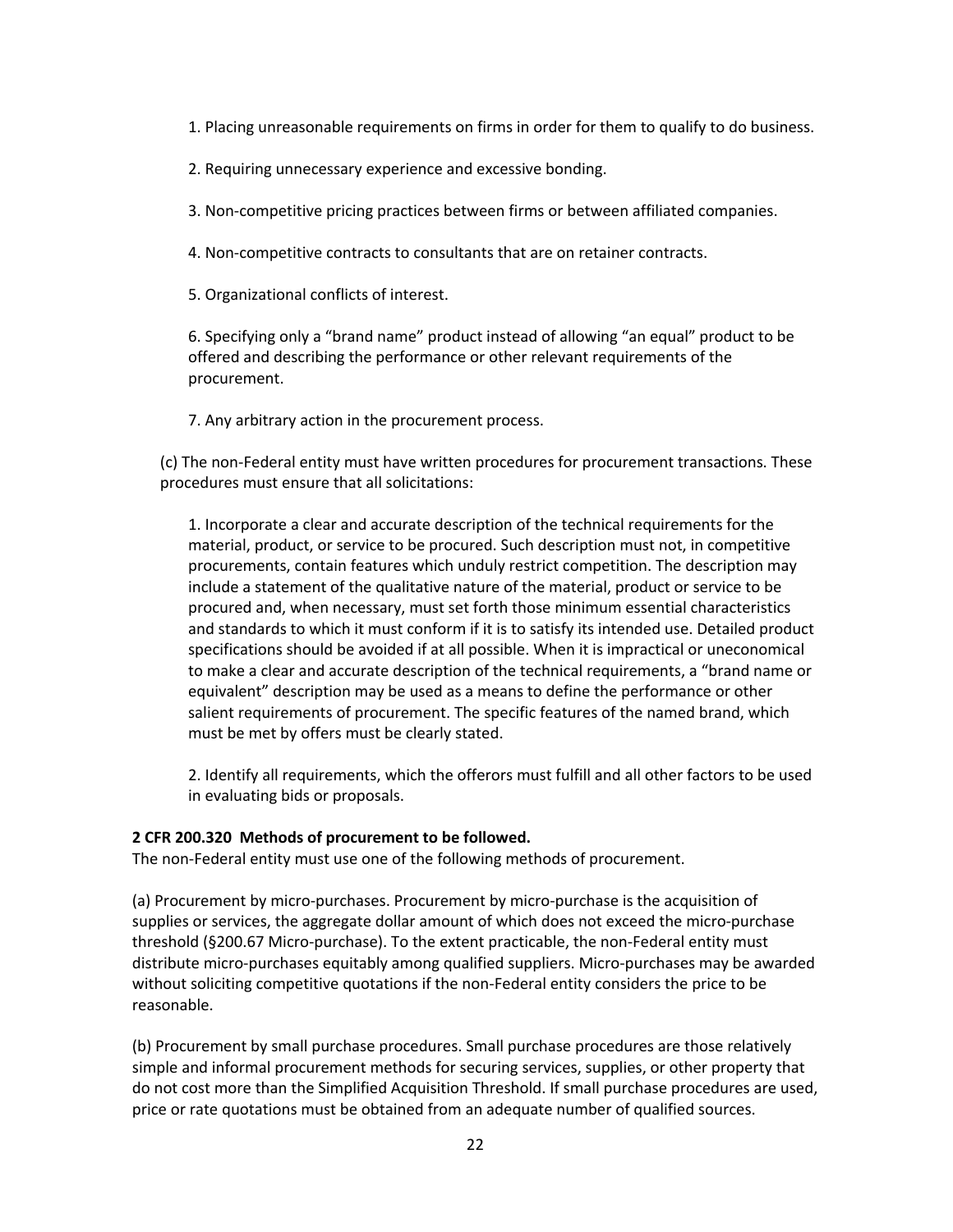(c) Procurement by sealed bids (formal advertising). Bids are publicly solicited and a firm fixed price contract (lump sum or unit price) is awarded to the responsible bidder whose bid, conforming with all the material terms and conditions of the invitation for bids, is the lowest in price. The sealed bid method is the preferred method for procuring construction, if the conditions in paragraph (c)(1) of this section apply.

1. In order for sealed bidding to be feasible, the following conditions should be present:

(i) A complete, adequate, and realistic specification or purchase description is available.

(ii) Two or more responsible bidders are willing and able to compete effectively for the business.

(iii) The procurement lends itself to a firm fixed price contract and the selection of the successful bidder can be made principally on the basis of price.

2. If sealed bids are used, the following requirements apply:

(i) Bids must be solicited from an adequate number of known suppliers, providing them sufficient response time prior to the date set for opening the bids, for local, and tribal governments, the invitation for bids must be publically advertised. (ii) The invitation for bids, which will include any specifications and pertinent attachments, must define the items or services in order for the bidder to properly respond.

(iii) All bids will be opened at the time and place prescribed in the invitation for bids, and for local and tribal governments, the bids must be opened publicly.

(iv) A firm fixed price contract award will be made in writing to the lowest responsive and responsible bidder. Where specified in bidding documents, factors such as discounts, transportation cost, and life cycle costs must be considered in determining which bid is lowest. Payment discounts will only be used to determine the low bid when prior experience indicates that such discounts are usually taken advantage of. (v) Any or all bids may be rejected if there is a sound documented reason.

(d) Procurement by competitive proposals. The technique of competitive proposals is normally conducted with more than one source submitting an offer, and either a fixed price or costreimbursement type contract is awarded. It is generally used when conditions are not appropriate for the use of sealed bids. If this method is used, the following requirements apply:

1. Requests for proposals must be publicized and identify all evaluation factors and their relative importance. Any response to publicized requests for proposals must be considered to the maximum extent practical.

2. Proposals must be solicited from an adequate number of qualified sources.

3. The non-Federal entity must have a written method for conducting technical evaluations of the proposals received and for selecting recipients.

4. Contracts must be awarded to the responsible firm whose proposal is most advantageous to the program, with price and other factors considered.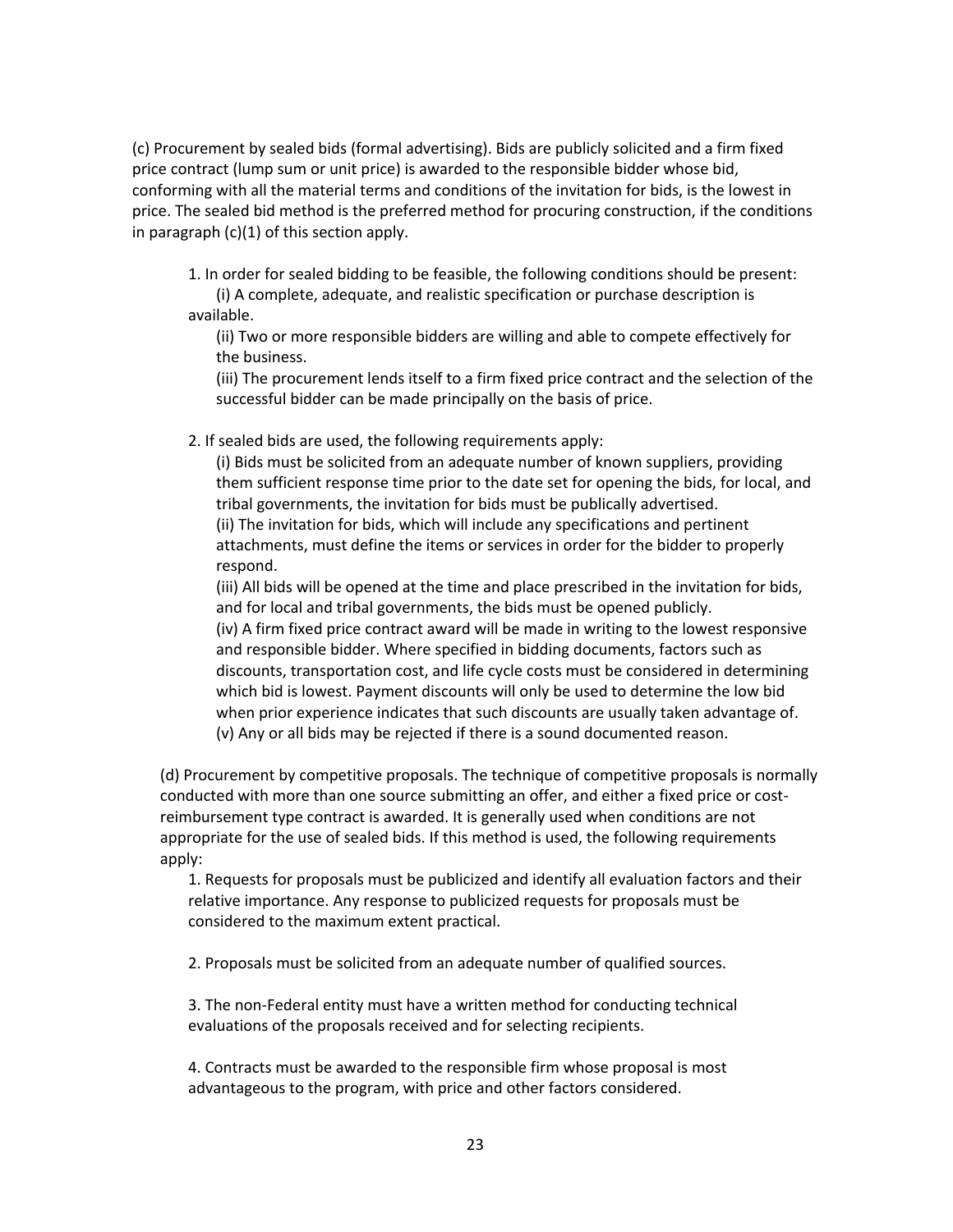5. The non-Federal entity may use competitive proposal procedures for qualificationsbased procurement of architectural/engineering (A/E) professional services whereby competitors' qualifications are evaluated and the most qualified competitor is selected, subject to negotiation of fair and reasonable compensation. The method, where price is not used as a selection factor, can only be used in procurement of A/E professional services. It cannot be used to purchase other types of services though A/E firms are a potential source to perform the proposed effort.

(f) Procurement by noncompetitive proposals. Procurement by noncompetitive proposals is procurement through solicitation of a proposal from only one source and may be used only when one or more of the following circumstances apply:

1. The item is available only from a single source.

2. The public exigency or emergency for the requirement will not permit a delay resulting from competitive solicitation.

3. The Federal awarding agency or pass-through entity expressly authorizes noncompetitive proposals in response to a written request from the non-Federal entity.

4. After solicitation of a number of sources, competition is determined inadequate.

## **2 CFR 200.321 Contracting with small and minority businesses, women's business enterprises, and labor surplus area firms.**

(a) The non-Federal entity must take all necessary affirmative steps to assure that minority businesses, women's business enterprises, and labor surplus area firms are used when possible.

(b) Affirmative steps must include:

1. Placing qualified small and minority businesses and women's business enterprises on solicitation lists.

2. Assuring that small and minority businesses, and women's business enterprises are solicited whenever they are potential sources.

3. Dividing total requirements, when economically feasible, into smaller tasks or quantities to permit maximum participation by small and minority businesses, and women's business enterprises.

4. Establishing delivery schedules, where the requirement permits, which encourage participation by small and minority businesses, and women's business enterprises.

5. Using the services and assistance, as appropriate, of such organizations as the Small Business Administration and the Minority Business Development Agency of the Department of Commerce.

6. Requiring the prime contractor, if subcontracts are to be let, to take the affirmative steps listed in paragraphs (1) through (5) of this section.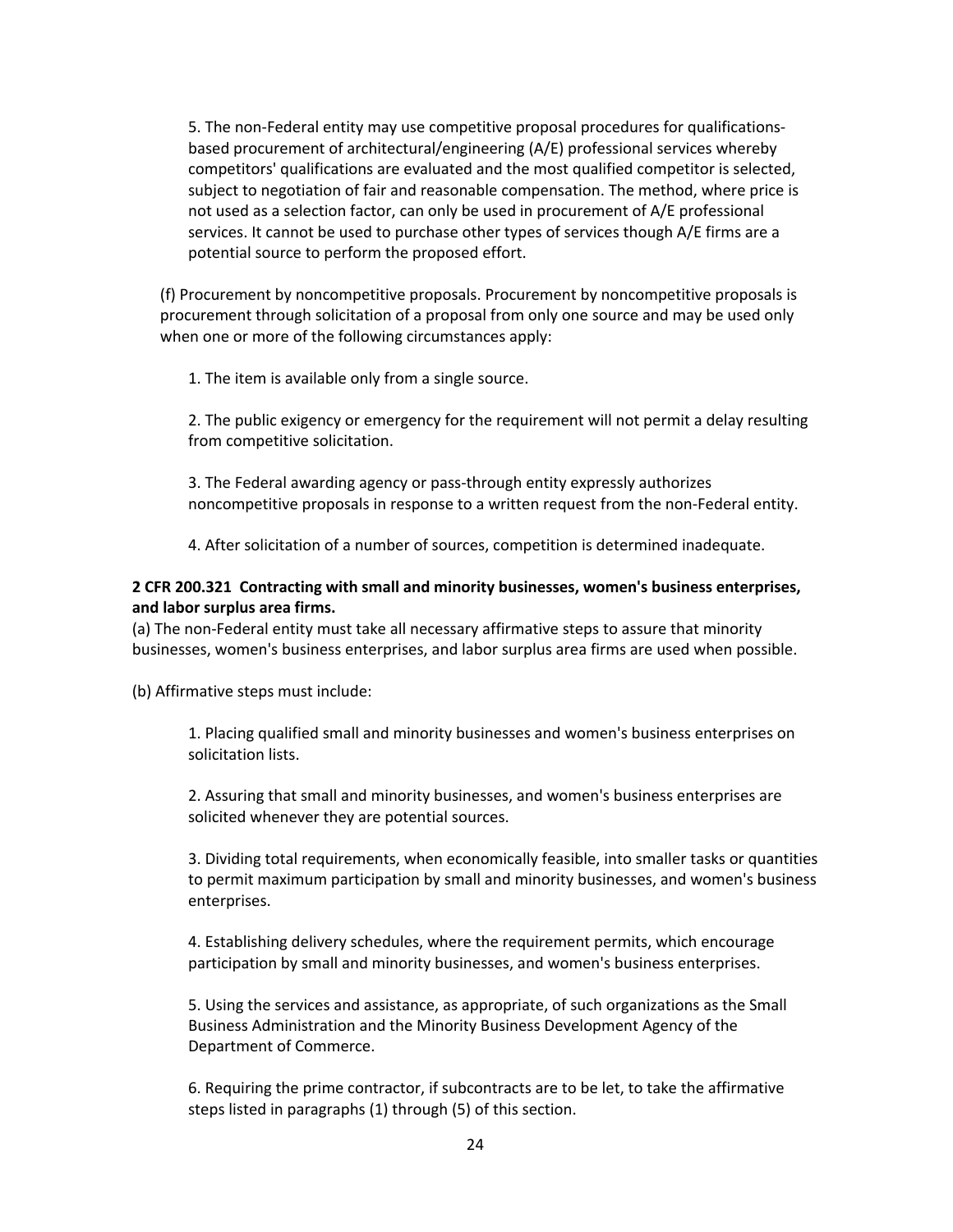#### **2 CFR 200.325 Bonding requirements.**

For construction or facility improvement contracts or subcontracts exceeding the Simplified Acquisition Threshold, the Federal awarding agency or pass-through entity may accept the bonding policy and requirements of the non-Federal entity provided that the Federal awarding agency or pass-through entity has made a determination that the Federal interest is adequately protected. If such a determination has not been made, the minimum requirements must be as follows:

(a) A bid guarantee from each bidder equivalent to five percent of the bid price. The "bid guarantee" must consist of a firm commitment such as a bid bond, certified check, or other negotiable instrument accompanying a bid as assurance that the bidder will, upon acceptance of the bid, execute such contractual documents as may be required within the time specified.

(b) A performance bond on the part of the contractor for 100 percent of the contract price. A "performance bond" is one executed in connection with a contract to secure fulfillment of all the contractor's obligations under such contract.

(c) A payment bond on the part of the contractor for 100 percent of the contract price. A "payment bond" is one executed in connection with a contract to assure payment as required by law of all persons supplying labor and material in the execution of the work provided for in the contract.

#### **2 CFR 200.326 Contract provisions.**

The non-Federal entity's contracts must contain the applicable provisions described in Appendix II to Part 200—Contract Provisions for non-Federal Entity Contracts Under Federal Awards.

#### **7 CFR 210.21 Procurement**

(d) Buy American

1. Definition of domestic commodity or product. In this paragraph (d), the term 'domestic commodity or product' means

(i) An agricultural commodity that is produced in the United States; and (ii) A food product that is processed in the United States substantially using agricultural commodities that are produced in the United States.

## 2. Requirement.

(i) In general. Subject to paragraph (d)(2)(ii) of this section, the Department shall require that a school food authority purchase, to the maximum extent practicable, domestic commodities or products.

(ii) Limitations. Paragraph (d)(2)(i) of this section shall apply only to

(A) A school food authority located in the contiguous United States; and (B) A purchase of domestic commodity or product for the school lunch program

under this part.

## (f) Cost reimbursable contracts

1. Required provisions. The school food authority must include the following provisions in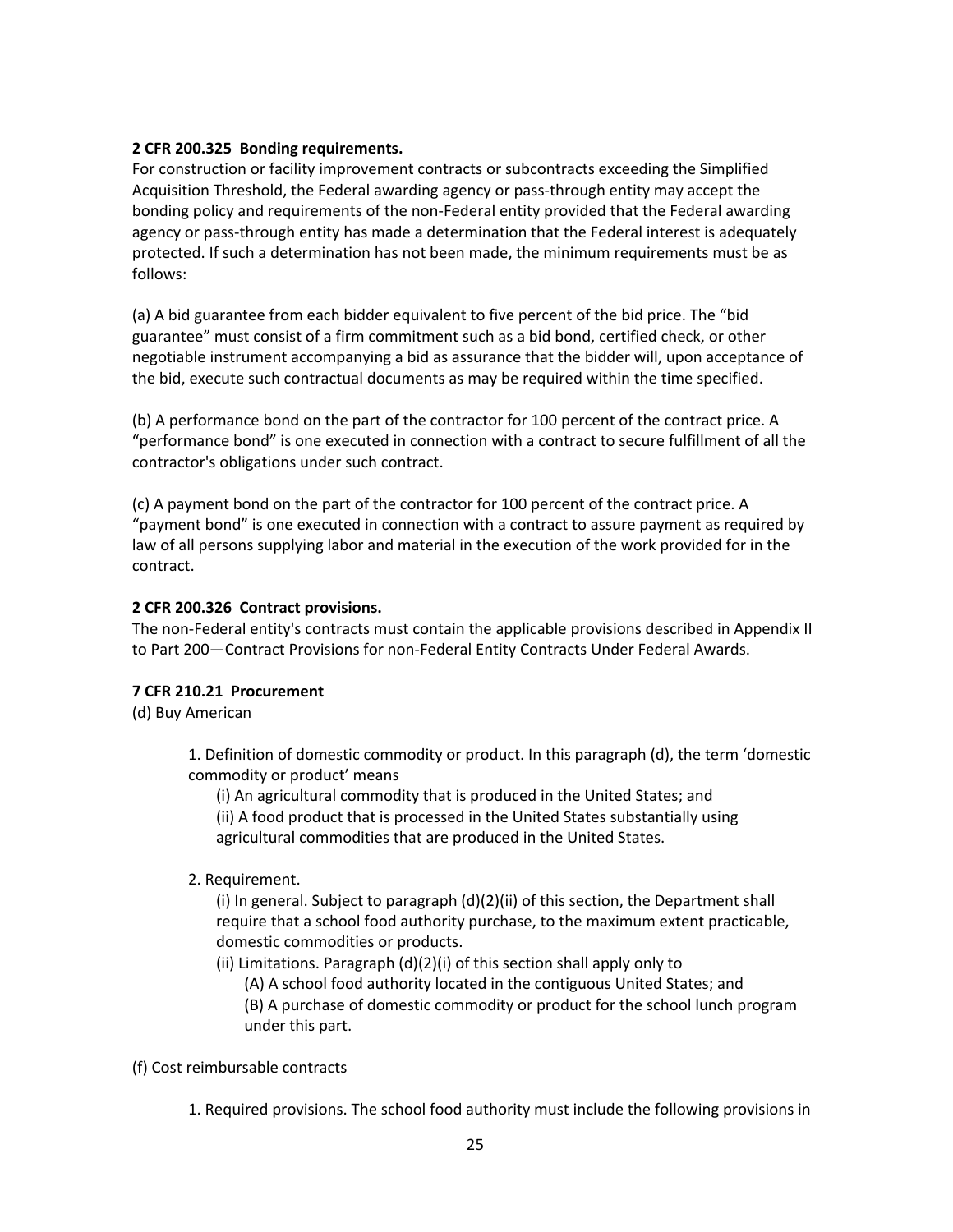all cost reimbursable contracts, including contracts with cost reimbursable provisions, and in solicitation documents prepared to obtain offers for such contracts: (iv) The contractor must identify the amount of each discount, rebate and other applicable credit on bills and invoices presented to the school food authority for payment and individually identify the amount as a discount, rebate, or in the case of other applicable credits, the nature of the credit. If approved by the State agency, the school food authority may permit the contractor to report this information on a less frequent basis than monthly, but no less frequently than annually.

#### (g) Geographic preference.

1. A school food authority participating in the Program, as well as State agencies making purchases on behalf of such school food authorities, may apply a geographic preference when procuring unprocessed locally grown or locally raised agricultural products. When utilizing the geographic preference to procure such products, the school food authority making the purchase or the State agency making purchases on behalf of such school food authorities have the discretion to determine the local area to which the geographic preference option will be applied;

2. For the purpose of applying the optional geographic procurement preference in paragraph (g)(1) of this section, "unprocessed locally grown or locally raised agricultural products," means only those agricultural products that retain their inherent character. The effects of the following food handling and preservation techniques shall not be considered as changing an agricultural product into a product of a different kind or character: Cooling; refrigerating; freezing; size adjustment made by peeling, slicing, dicing, cutting, chopping, shucking, and grinding; forming ground products into patties without any additives or fillers; drying/dehydration; washing; packaging (such as placing eggs in cartons), vacuum packing and bagging (such as placing vegetables in bags or combining two or more types of vegetables or fruits in a single package); the addition of ascorbic acid or other preservatives to prevent oxidation of produce; butchering livestock and poultry; cleaning fish; and the pasteurization of milk.

# **2 CFR Appendix II to Part 200 Contract Provisions for Non-Federal Entity Contracts Under Federal Awards**

(H) Debarment and Suspension (Executive Orders 12549 and 12689). A contract award (see 2 CFR 180.220) must not be made to parties listed on the government-wide exclusions in the System for Award Management (SAM), in accordance with the OMB guidelines at 2 CFR 180 that implement Executive Orders 12549 (3 CFR part 1986 Comp., p. 189) and 12689 (3 CFR part 1989 Comp., p. 235), "Debarment and Suspension." SAM Exclusions contains the names of parties debarred, suspended, or otherwise excluded by agencies, as well as parties declared ineligible under statutory or regulatory authority other than Executive Order 12549.

## **7 CFR, 225 Summer Food Service Program**

## **7 CFR, 225.6 State agency responsibilities.**

(a) General responsibilities. 1. The State agency shall provide sufficient qualified consultative, technical, and managerial personnel to administer the Program, monitor performance, and measure progress in achieving Program goals. The State agency shall assign Program responsibilities to personnel to ensure that all applicable requirements under this part are met.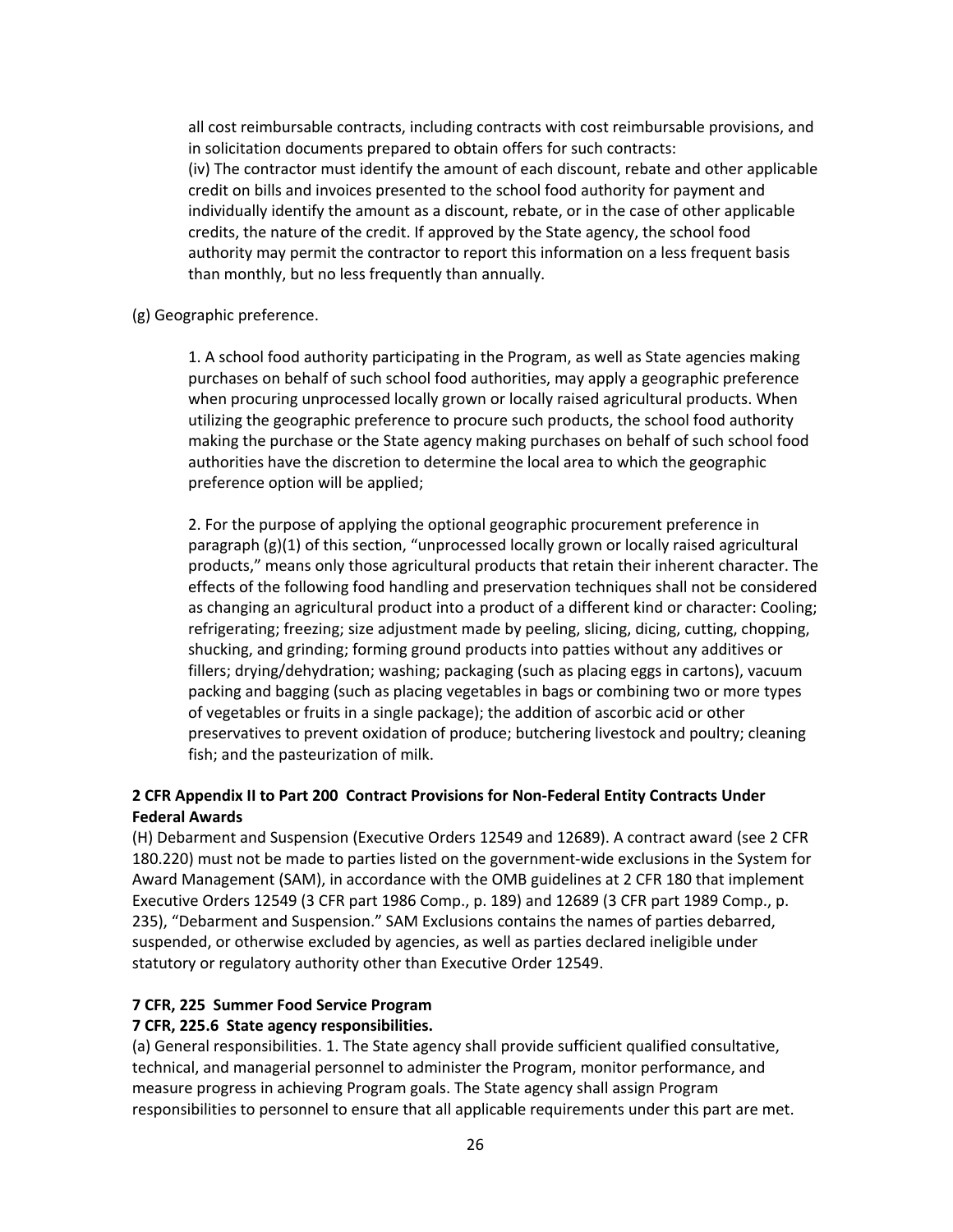(h) Monitoring of food service management company procurements.

4. Each State agency shall have a representative present at all food service management company procurement bid openings when sponsors are expected to receive more than \$100,000 in Program payments.

# **7 CFR, 225.15 Management responsibilities of sponsors. (Summer Food Service Program) (m) Food service management companies.**

1. Failure by a sponsor to comply with the provisions of this section shall be sufficient grounds for the State agency to terminate that sponsor's participation in accordance with §225.18.

5. Each food service management company which submits a bid over \$100,000 shall obtain a bid bond in an amount not less than 5 percent nor more than 10 percent, as determined by the sponsor, of the value of the contract for which the bid is made. A copy of the bid bond shall accompany each bid.

6. Each food service management company, which enters into a food service contract for over \$100,000 with a sponsor, shall obtain a performance bond in an amount not less than 10 percent nor more than 25 percent of the value of the contract, as determined by the State agency, of the value of the contract for which the bid is made. Any food service management company which enters into more than one contract with any one sponsor shall obtain a performance bond covering all contracts if the aggregate amount of the contracts exceeds \$100,000. Sponsors shall require the food service management company to furnish a copy of the performance bond within ten days of the awarding of the contract.

## **Code of Civil Procedures (CCP)**

## **CCP 995.311**

(a) Notwithstanding any other provision of law, any bond required on a public works contract, as defined in Section 1101 of the Public Contract Code, shall be executed by an admitted surety insurer. A public agency approving the bond on a public works contract shall have a duty to verify that the bond is being executed by an admitted surety insurer.

(b) A public agency may fulfill its duty under subdivision (a) by verifying the status of the party executing the bond in one of the following ways:

1. Printing out information from the website of the Department of Insurance confirming the surety is an admitted surety insurer and attaching it to the bond.

2. Obtaining a certificate from the county clerk that confirms the surety is an admitted insurer and attaching it to the bond.

California Code of Regulations (CCR)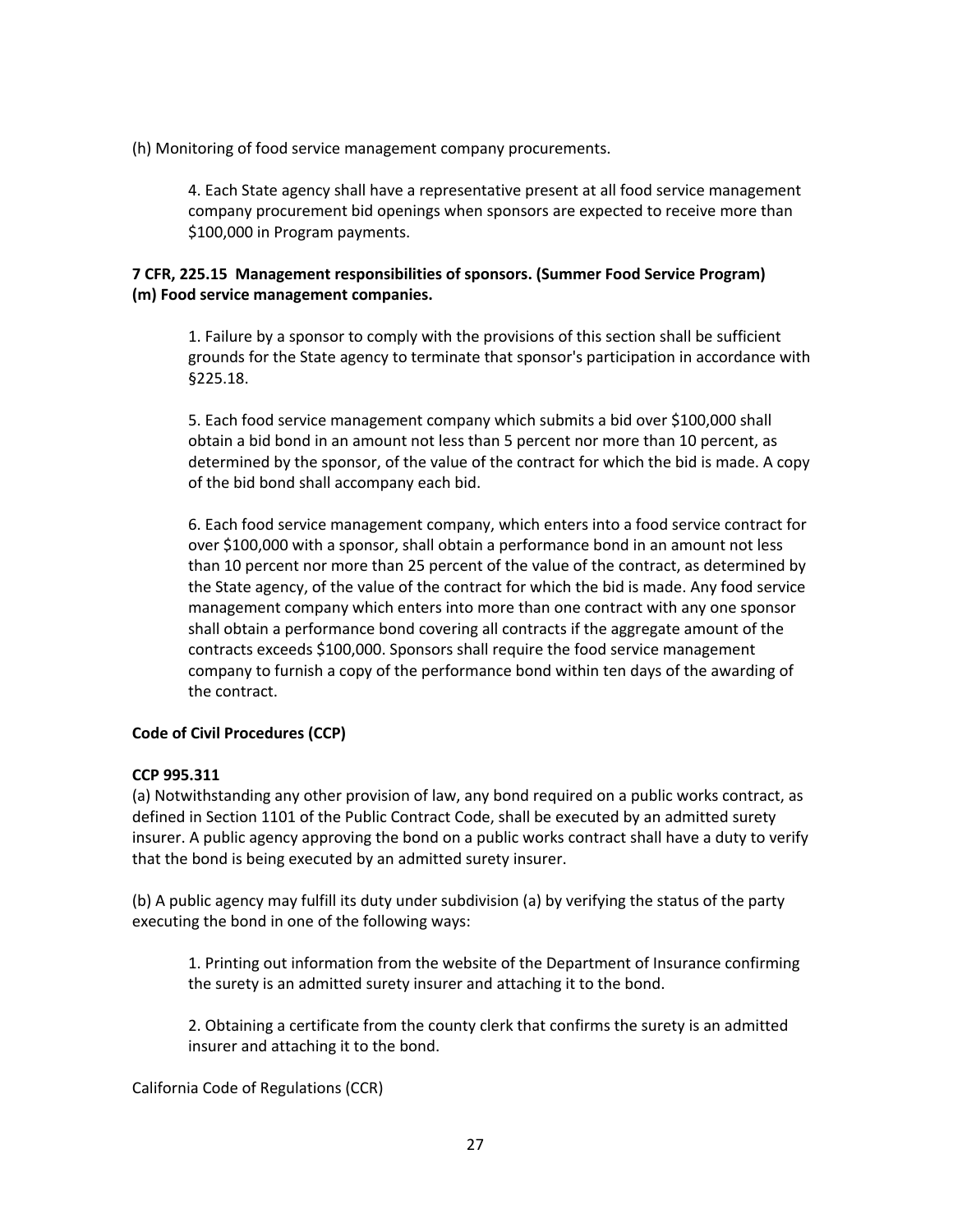## **CCR 1406 Notice of Intent to Protest; Service List.**

(a) An unsuccessful bidder who intends to protest the awarded contract pursuant to this chapter must inform the Coordinator. The Notice of Intent to Protest must be in writing and must reach the Coordinator within the number of days specified in the Solicitation, which shall be not less than one working day and not more than five working days after the posting of the Notice of Intent to Award Contract, as specified in the Solicitation. Failure to give written notice by Close of Business on that day shall waive the right to protest.

(b) On the day after the final day to submit a Notice of Intent to Protest, the Coordinator shall make a service list consisting of those bidders who did submit a Notice of Intent to Protest, the Awardee, and the Contracting Department. The Coordinator shall include addresses and facsimile numbers on this list and shall forward this service list to those bidders who submitted a Notice of Intent to Protest.

#### **California Civil Code (CIV)**

#### **CIV 9550**

(a) A direct contractor that is awarded a public works contract involving an expenditure in excess of \$25,000 shall, before commencement of work, give a payment bond to and approved by the officer or public entity by whom the contract was awarded.

(b) A public entity shall state in its call for bids that a payment bond is required for a public works contract involving an expenditure in excess of \$25,000.

#### **CIV 9554.**

(a) A payment bond shall be in an amount not less than 100 percent of the total amount payable pursuant to the public works contract. The bond shall be in the form of a bond and not a deposit in lieu of a bond. The bond shall be executed by an admitted surety insurer.

#### **California Education Code (EDC)**

#### **EDC 17076.11.**

Any school district using funds allocated pursuant to this chapter for the construction or modernization of a school building, shall have a participation goal of at least 3 percent, per year, of the overall dollar amount expended each year by the school district, for disabled veteran business enterprises.

#### **EDC 17602.**

The governing board of any school district may purchase from the federal government or any agency thereof any surplus property, as defined in the Surplus Property Act of 1944, in any amount needed for the operation of the schools of the district without taking estimates or advertising for bids.

## **EDC 45125.2.**

(a) A school district contracting with an entity for the construction, reconstruction, rehabilitation, or repair of a school facility where the employees of the entity will have contact, other than limited contact, with pupils shall ensure the safety of the pupils by one or more of the following methods: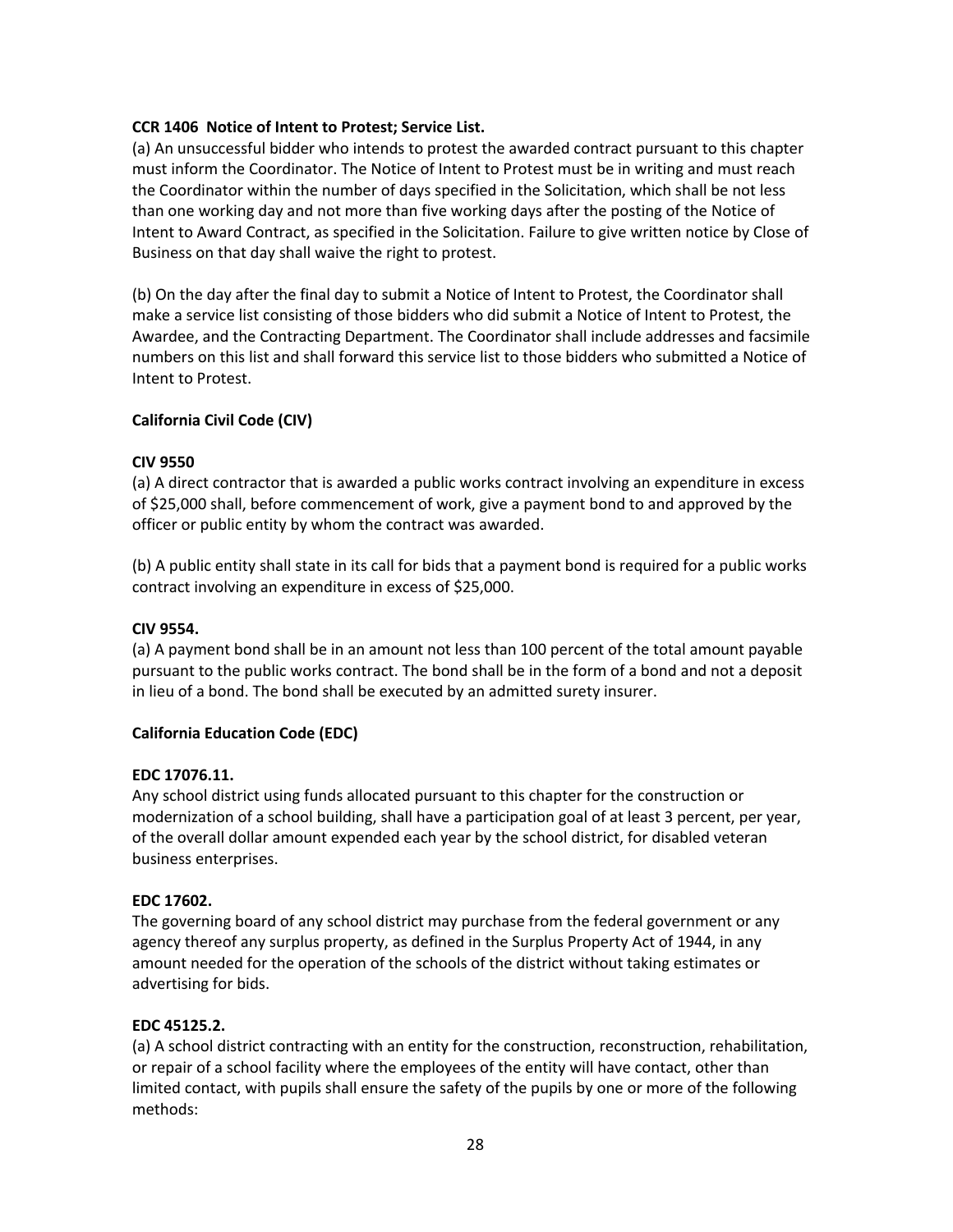1. The installation of a physical barrier at the worksite to limit contact with pupils.

2. Continual supervision and monitoring of all employees of the entity by an employee of the entity whom the Department of Justice has ascertained has not been convicted of a violent or serious felony. For purposes of this paragraph, an employee of the entity may submit his or her fingerprints to the Department of Justice pursuant to subdivision (a) of Section 45125.1 and the department shall comply with subdivision (d) of Section 45125.1.

3. Surveillance of employees of the entity by school personnel.

(b) An entity that contracts with a school district for the construction, reconstruction, rehabilitation, or repair of a school facility is not required to comply with the requirements of Section 45125.1 if one or more of the methods described in subdivision (a) is utilized.

(c) For purposes of this section, a violent felony is any felony listed in subdivision (c) of Section 667.5 of the Penal Code and a serious felony is any felony listed in subdivision (c) of Section 1192.7 of the Penal Code.

(d) This section shall not apply to an entity providing construction, reconstruction, rehabilitation, or repair services to a school district in an emergency or exceptional situation, such as when pupil health or safety is endangered or when repairs are needed to make school facilities safe and habitable.

# **Government Code (GOV)**

## **GOV 1090.**

(a) Members of the Legislature, state, county, district, judicial district, and city officers or employees shall not be financially interested in any contract made by them in their official capacity, or by any body or board of which they are members. Nor shall state, county, district, judicial district, and city officers or employees be purchasers at any sale or vendors at any purchase made by them in their official capacity.

(b) An individual shall not aid or abet a Member of the Legislature or a state, county, district, judicial district, or city officer or employee in violating subdivision (a).

(c) As used in this article, "district" means any agency of the state formed pursuant to general law or special act, for the local performance of governmental or proprietary functions within limited boundaries.

## **GOV 8355.**

(a) Every person or organization awarded a contract or a grant for the procurement of any property or services from any state agency shall certify to the contracting or granting agency that it will provide a drug-free workplace by doing all of the following:

1. Publishing a statement notifying employees that the unlawful manufacture, distribution, dispensation, possession, or use of a controlled substance is prohibited in the person's or organization's workplace and specifying the actions that will be taken against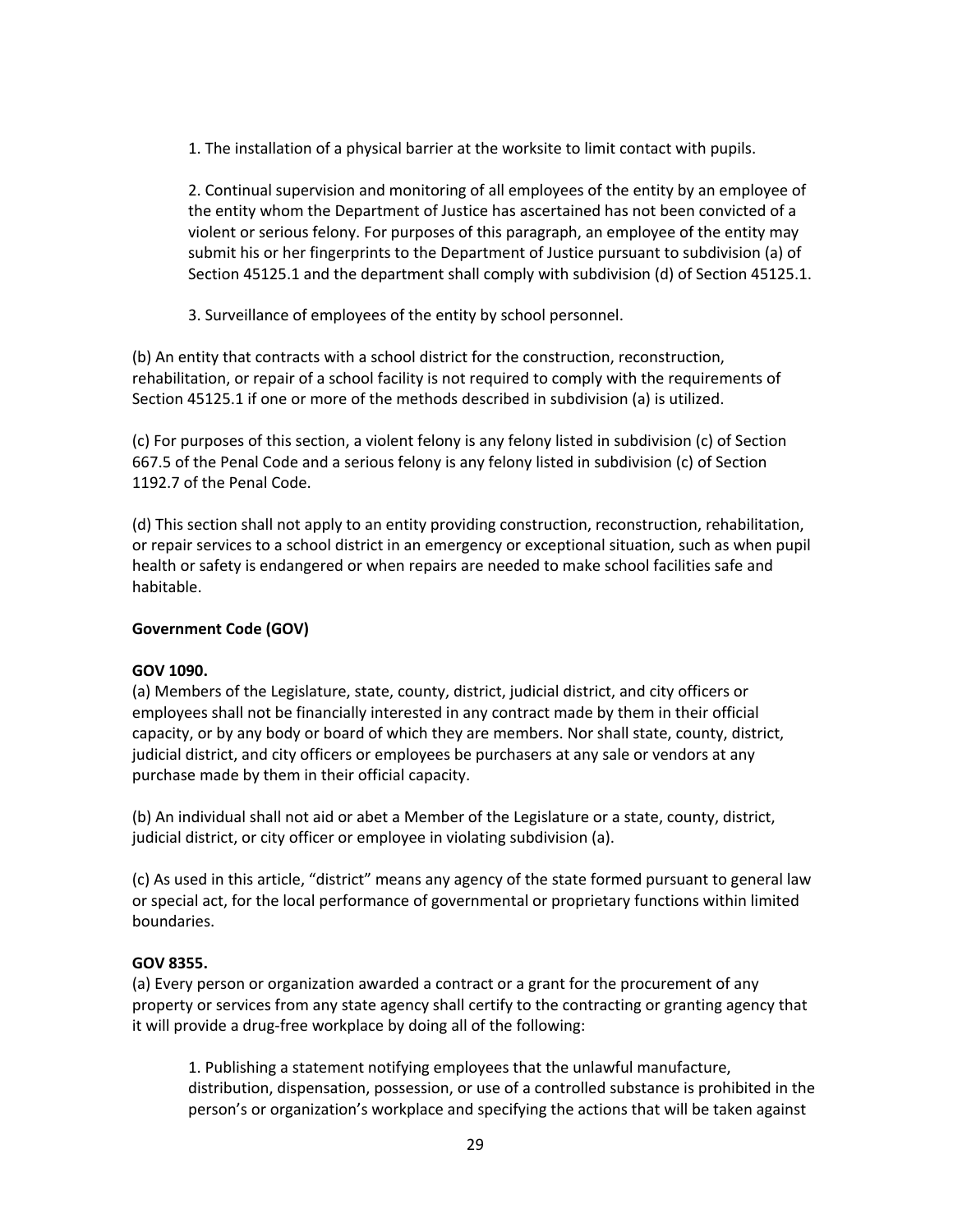employees for violations of the prohibition.

2. Establishing a drug-free awareness program to inform employees about all of the following:

(A) The dangers of drug abuse in the workplace.

(B) The person's or organization's policy of maintaining a drug-free workplace. (C) Any available drug counseling, rehabilitation, and employee assistance programs.

(D) The penalties that may be imposed upon employees for drug abuse violations.

3. Requiring that each employee engaged in the performance of the contract or grant be given a copy of the statement required by subdivision (a) and that, as a condition of employment on the contract or grant, the employee agrees to abide by the terms of the statement.

(b) 1. The certification requirement set forth in subdivision (a) does not apply to a credit card purchase of goods of \$2,500 or less.

2. The total amount of exemption authorized herein shall not exceed \$7,500 per year for each company from which a state agency is purchasing goods by credit card. It shall be the responsibility of each state agency to monitor the use of this exemption and adhere to these restrictions on these purchases.

#### **Labor Code (LAB)**

#### **LAB 1725.5.**

A contractor shall be registered pursuant to this section to be qualified to bid on, be listed in a bid proposal, subject to the requirements of Section 4104 of the Public Contract Code, or engage in the performance of any public work contract that is subject to the requirements of this chapter. For the purposes of this section, "contractor" includes a subcontractor as defined by Section 1722.1.

(a) To qualify for registration under this section, a contractor shall do all of the following:

1. Beginning July 1, 2014, register with the Department of Industrial Relations in the manner prescribed by the department and pay an initial nonrefundable application fee of \$300 to qualify for registration under this section and an annual renewal fee on or before July 1 of each year thereafter. The annual renewal fee shall be in a uniform amount set by the Director of Industrial Relations, and the initial registration and renewal fees may be adjusted no more than annually by the director to support the costs specified in Section 1771.3.

2. Provide evidence, disclosures, or releases as are necessary to establish all of the following:

(A) Workers' Compensation coverage that meets the requirements of Division 4 (commencing with Section 3200) and includes sufficient coverage for any worker whom the contractor employs to perform work that is subject to prevailing wage requirements other than a contractor who is separately registered under this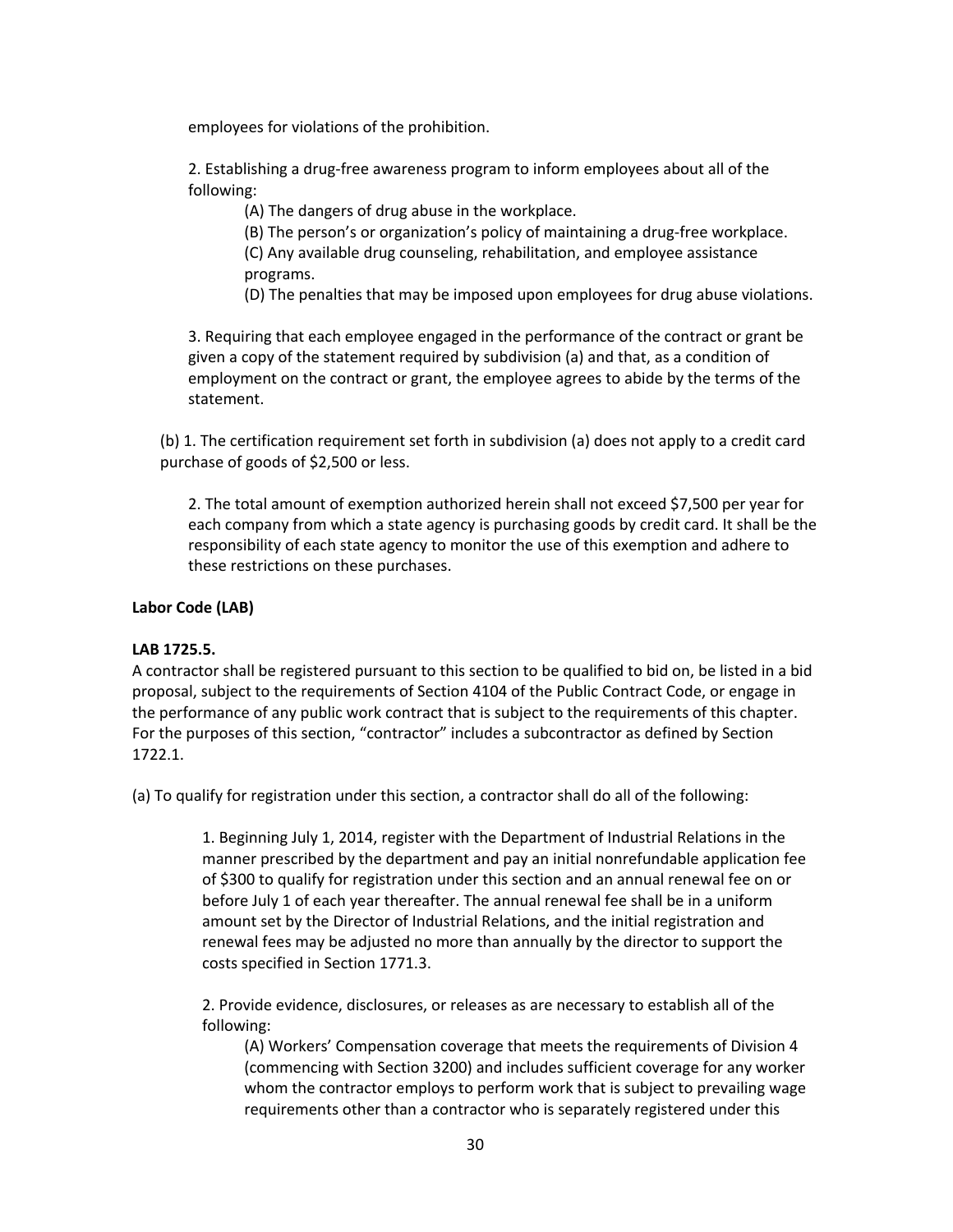section. Coverage may be evidenced by a current and valid certificate of workers' compensation Insurance or certification of self-insurance required under Section 7125 of the Business and Professions Code.

(B) If applicable, the contractor is licensed in accordance with Chapter 9 (commencing with Section 7000) of the Business and Professions Code. (C) The contractor does not have any delinquent liability to an employee or the state for any assessment of back wages or related damages, interest, fines, or penalties pursuant to any final judgment, order, or determination by a court or any federal, state, or local administrative agency, including a confirmed arbitration award. However, for purposes of this paragraph, the contractor shall not be disqualified for any judgment, order, or determination that is under appeal, provided that the contractor has secured the payment of any amount eventually found due through a bond or other appropriate means. (D) The contractor is not currently debarred under Section 1777.1 or under any other federal or state law providing for the debarment of contractors from public works.

#### **LAB 1771.**

Except for public works projects of \$1,000 or less, not less than the general prevailing rate of per diem wages for work of a similar character in the locality in which the public work is performed, and not less than the general prevailing rate of per diem wages for holiday and overtime work fixed as provided in this chapter, shall be paid to all workers employed on public works.

This section is applicable only to work performed under contract, and is not applicable to work carried out by a public agency with its own forces. This section is applicable to contracts let for maintenance work.

#### **Public Contract Code (PCC)**

#### **PCC 2203.**

(a) 1. A person that, at the time of bid or proposal for a new contract or renewal of an existing contract, is identified on a list created pursuant to subdivision (b) as a person engaging in investment activities in Iran as described in subdivision (a) of Section 2202.5, is ineligible to, and shall not, bid on, submit a proposal for, or enter into or renew, a contract with a public entity for goods or services of \$1,000,000 or more.

2. A person that, at the time of bid or proposal for a new contract or renewal of an existing contract, engages in investment activities in Iran as described in subdivision (b) of Section 2202.5, is ineligible to, and shall not, bid on, submit a proposal for, or enter into or renew, a contract with a public entity for goods or services of \$1,000,000 or more.

#### **PCC 2204.**

(a) A public entity shall require a person that submits a bid or proposal to, or otherwise proposes to enter into or renew a contract with, a public entity with respect to a contract for goods or services of \$1,000,000 or more to certify, at the time the bid is submitted or the contract is renewed, that the person is not identified on a list created pursuant to subdivision (b) of Section 2203 as a person engaging in investment activities in Iran described in subdivision (a) of Section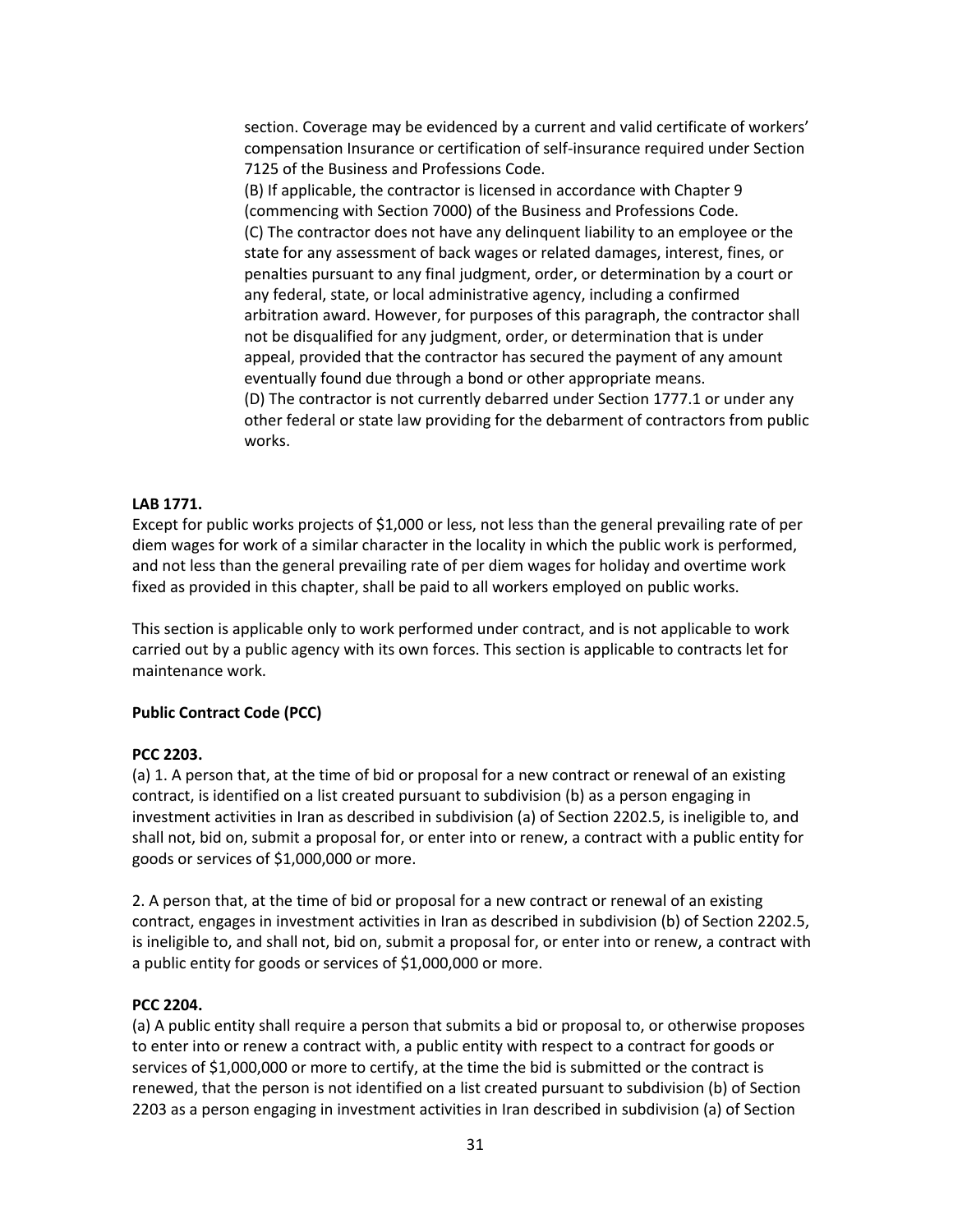2202.5, or as a person described in subdivision (b) of Section 2202.5, as applicable. A state agency shall submit the certification information to the Department of General Services.

(b) A public entity shall not require a person that submits a bid or proposal to, or otherwise proposes to enter into a contract with, the public entity with respect to a contract for goods or services of \$1,000,000 or more to certify that the person is not identified on a list created pursuant to subdivision (b) of Section 2203 as a person engaging in investment activities in Iran described in subdivision (a) of Section 2202.5, or as a person described in subdivision (b) of Section 2202.5, as applicable, if the person has been permitted to submit a bid or proposal to the public entity pursuant to subdivision (c) or (d) of Section 2203.

## **PCC 3400.**

(a) The Legislature finds and declares that it is the intent of this section to encourage contractors and manufacturers to develop and implement new and ingenious materials, products, and services that function as well, in all essential respects, as materials, products, and services that are required by a contract, but at a lower cost to taxpayers.

(b) No agency of the state, nor any political subdivision, municipal corporation, or district, nor any public officer or person charged with the letting of contracts for the construction, alteration, or repair of public works, shall draft or cause to be drafted specifications for bids, in connection with the construction, alteration, or repair of public works:

1. In a manner that limits the bidding, directly or indirectly, to any one specific concern, or

2. Calling for a designated material, product, thing, or service by specific brand or trade name unless the specification is followed by the words "or equal" so that bidders may furnish any equal material, product, thing, or service. In applying this section, the specifying agency shall, if aware of an equal product manufactured in this state, name that product in the specification. Specifications shall provide a period of time prior to or after, or prior to and after, the award of the contract for submission of data substantiating a request for a substitution of "an equal" item. If no time period is specified, data may be submitted any time within 35 days after the award of the contract.

(c) Subdivision (b) is not applicable if the awarding authority, or its designee, makes a finding that is described in the invitation for bids or request for proposals that a particular material, product, thing, or service is designated by specific brand or trade name for any of the following purposes:

1. In order that a field-test or experiment may be made to determine the product's suitability for future use.

2. In order to match other products in use on a particular public improvement either completed or in the course of completion.

3. In order to obtain a necessary item that is only available from one source.

4. (A) In order to respond to an emergency declared by a local agency, but only if the declaration is approved by a four-fifths vote of the governing board of the local agency issuing the invitation for bid or request for proposals.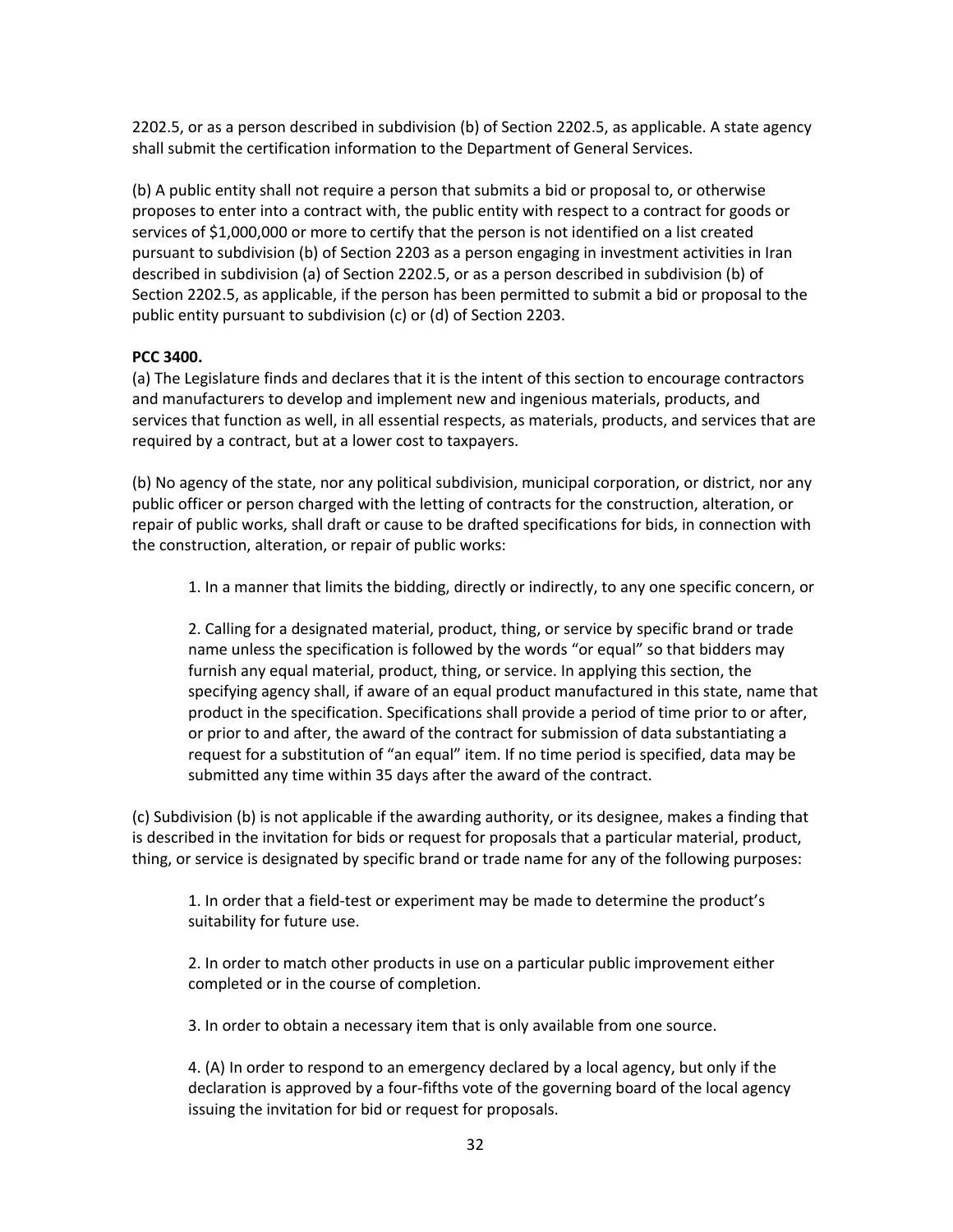(B) In order to respond to an emergency declared by the state, a state agency, or political subdivision of the state, but only if the facts setting forth the reasons for the finding of the emergency are contained in the public records of the authority issuing the invitation for bid or request for proposals.

## **PCC 3410.**

Any public entity, as defined in Section 1100, including any school district or community college district, when purchasing food, shall give preference to United States-grown produce and United States-processed foods when there is a choice and it is economically feasible to do so. For purposes of this section, the determination of "economically feasible" shall be made by the purchasing public entity, considering the total cost, quantity, and quality of the food and the budget and policies of the entity.

#### **PCC 7106.**

Every bid on every public works contract of a public entity shall include a declaration under penalty of perjury under the laws of the State of California, in the following form: "NON-COLLUSION DECLARATION TO BE EXECUTED BY BIDDER AND SUBMITTED WITH BID The undersigned declares:

I am the same of the party making the foregoing bid.

The bid is not made in the interest of, or on behalf of, any undisclosed person, partnership, company, association, organization, or corporation. The bid is genuine and not collusive or sham. The bidder has not directly or indirectly induced or solicited any other bidder to put in a false or sham bid. The bidder has not directly or indirectly colluded, conspired, connived, or agreed with any bidder or anyone else to put in a sham bid, or to refrain from bidding. The bidder has not in any manner, directly or indirectly, sought by agreement, communication, or conference with anyone to fix the bid price of the bidder or any other bidder, or to fix any overhead, profit, or cost element of the bid price, or of that of any other bidder. All statements contained in the bid are true. The bidder has not, directly or indirectly, submitted his or her bid price or any breakdown thereof, or the contents thereof, or divulged information or data relative thereto, to any corporation, partnership, company, association, organization, bid depository, or to any member or agent thereof, to effectuate a collusive or sham bid, and has not paid, and will not pay, any person or entity for such purpose.

Any person executing this declaration on behalf of a bidder that is a corporation, partnership, joint venture, limited liability company, limited liability partnership, or any other entity, hereby represents that he or she has full power to execute, and does execute, this declaration on behalf of the bidder.

I declare under penalty of perjury under the laws of the State of California that the foregoing is true and correct and that this declaration is executed on [date], at [city], [state]."

## **PCC 20111.**

(a) The governing board of any school district, in accordance with any requirement established by that governing board pursuant to subdivision (a) of Section 2000, shall let any contracts involving an expenditure of more than \$50,000 for any of the following:

1. The purchase of equipment, materials, or supplies to be furnished, sold, or leased to the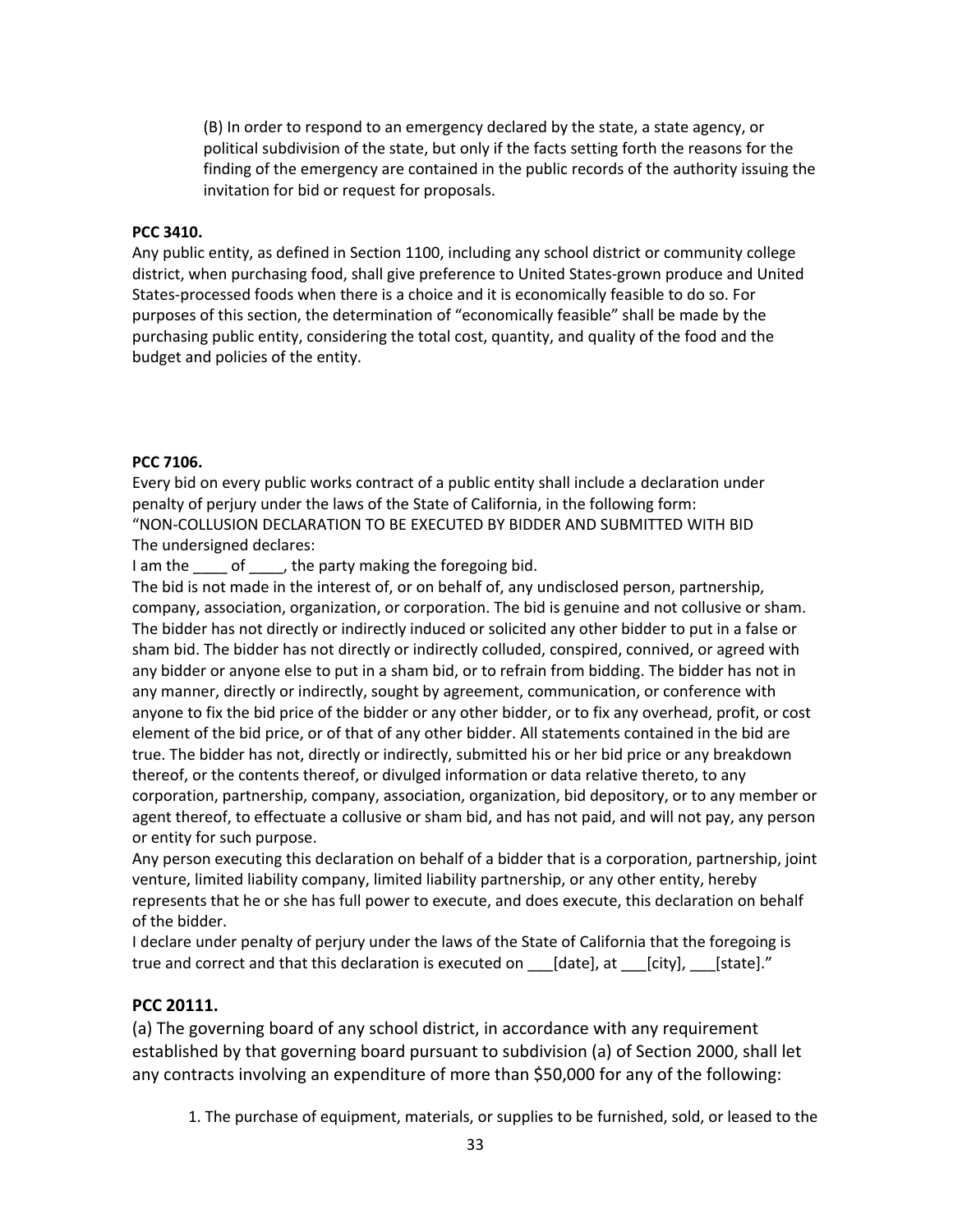## district.

2. Services, except construction services.

3. Repairs, including maintenance as defined in Section 20115, that are not a public project as defined in subdivision (c) of Section 22002. The contract shall be let to the lowest responsible bidder who shall give security as the board requires, or else reject all bids.

(b) The governing board shall let any contract for a public project, as defined in subdivision (c) of Section 22002, involving an expenditure of \$15,000 or more, to the lowest responsible bidder who shall give security as the board requires, or else reject all bids. All bids for construction work shall be presented under sealed cover and shall be accompanied by one of the following forms of bidder's security:

1. Cash.

2. A cashier's check made payable to the school district.

3. A certified check made payable to the school district.

4. A bidder's bond executed by an admitted surety insurer, made payable to the school district.

Upon an award to the lowest bidder, the security of an unsuccessful bidder shall be returned in a reasonable period of time, but in no event shall that security be held by the school district beyond 60 days from the time the award is made.

(c) This section applies to all equipment, materials, or supplies, whether patented or otherwise, and to contracts awarded pursuant to subdivision (a) of Section 2000. This section shall not apply to professional services or advice, insurance services, or any other purchase or service otherwise exempt from this section, or to any work done by day labor or by force account pursuant to Section 20114.

(d) Commencing January 1, 1997, the Superintendent of Public Instruction shall annually adjust the dollar amounts specified in subdivision (a) to reflect the percentage change in the annual average value of the Implicit Price Deflator for State and Local Government Purchases of Goods and Services for the United States, as published by the United States Department of Commerce for the 12-month period ending in the prior fiscal year. The annual adjustments shall be rounded to the nearest \$100.

# **PCC 20112.**

For the purpose of securing bids, the governing board of a school district shall publish at least once a week for two weeks in some newspaper of general circulation published in the district, or if there is no such paper, then in some newspaper of general circulation, circulated in the county, and may post on the district's Web site or through an electronic portal, a notice calling for bids, stating the work to be done or materials or supplies to be furnished and the time when and the place and the Web site where bids will be opened. Whether or not bids are opened exactly at the time fixed in the public notice for opening bids, a bid shall not be received after that time. The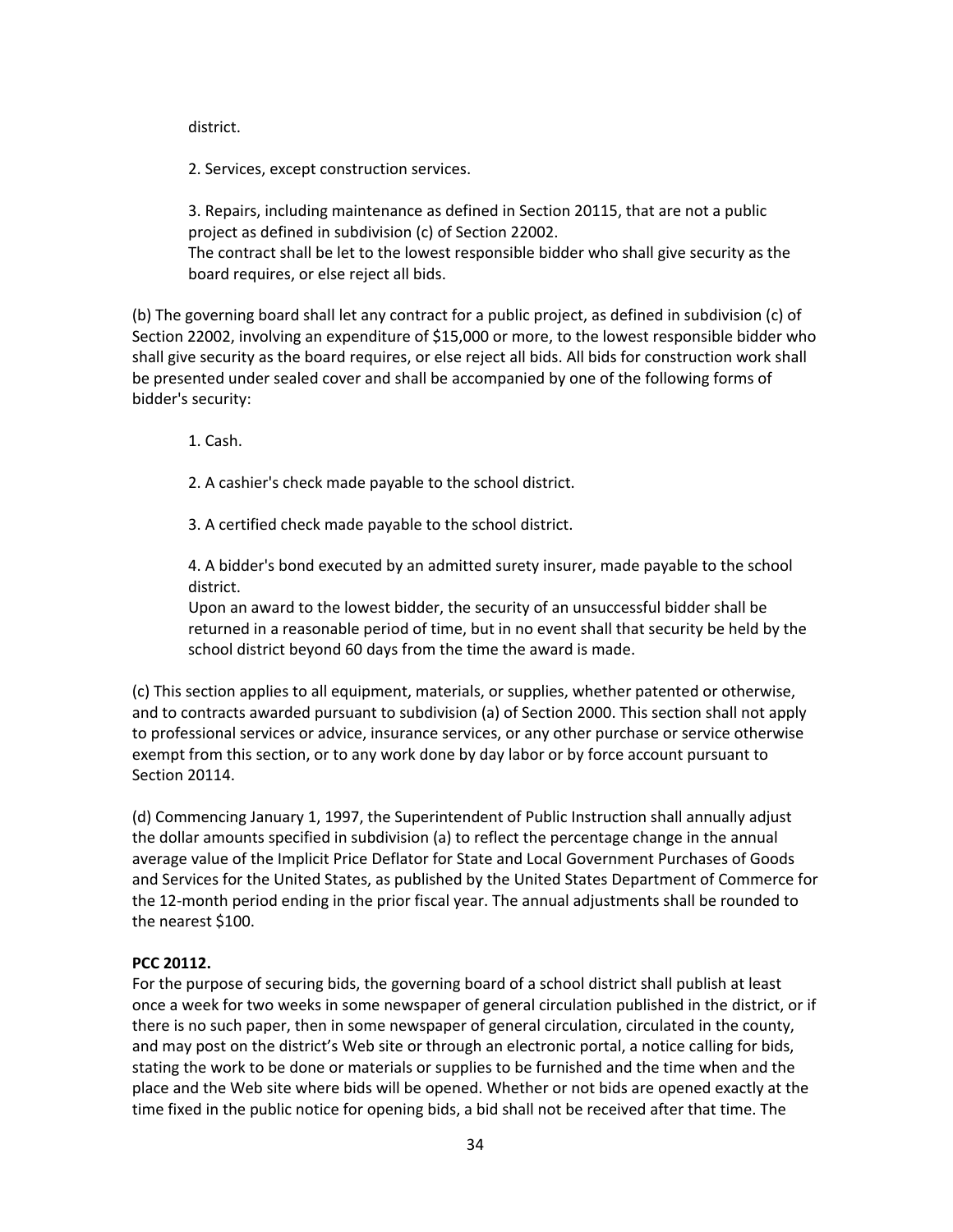governing board of the district may accept a bid that was submitted either electronically or on paper.

#### **PCC 20118.**

Notwithstanding Sections 20111 and 20112, the governing board of any school district, without advertising for bids, if the board has determined it to be in the best interests of the district, may authorize by contract, lease, requisition, or purchase order, any public corporation or agency, including any county, city, town, or district, to lease data-processing equipment, purchase materials, supplies, equipment, automotive vehicles, tractors, and other personal property for the district in the manner in which the public corporation or agency is authorized by law to make the leases or purchases from a vendor. Upon receipt of the personal property, if the property complies with the specifications set forth in the contract, lease, requisition, or purchase order, the school district may draw a warrant in favor of the public corporation or agency for the amount of the approved invoice, including the reasonable costs to the public corporation or agency for furnishing the services incidental to the lease or purchase of the personal property, or the school district may make payment directly to the vendor. Alternatively, if there is an existing contract between a public corporation or agency and a vendor for the lease or purchase of the personal property, a school district may authorize the lease or purchase of personal property directly from the vendor by contract, lease, requisition, or purchase order and make payment to the vendor under the same terms that are available to the public corporation or agency under the contract.

#### **20118.1.**

The governing board of any school district may contract with an acceptable party who is one of the three lowest responsible bidders for the procurement or maintenance, or both, of electronic data-processing systems and supporting software in any manner the board deems appropriate.

#### **20118.2.**

(a) Due to the highly specialized and unique nature of technology, telecommunications, related equipment, software, and services, because products and materials of that nature are undergoing rapid technological changes, and in order to allow for the introduction of new technological changes into the operations of the school district, it is in the public's best interest to allow a school district to consider, in addition to price, factors such as vendor financing, performance reliability, standardization, life-cycle costs, delivery timetables, support logistics, the broadest possible range of competing products and materials available, fitness of purchase, manufacturer's warranties, and similar factors in the award of contracts for technology, telecommunications, related equipment, software, and services.

(b) This section applies only to a school district's procurement of computers, software, telecommunications equipment, microwave equipment, and other related electronic equipment and apparatus. This section does not apply to contracts for construction or for the procurement of any product that is available in substantial quantities to the general public.

(c) Notwithstanding Section 20118.1, a school district may, after a finding is made by the governing board that a particular procurement qualifies under subdivision (b), authorize the procurement of the product through competitive negotiation as described in subdivision (d).

(d) For purposes of this section, competitive negotiation includes, but is not limited to, all of the